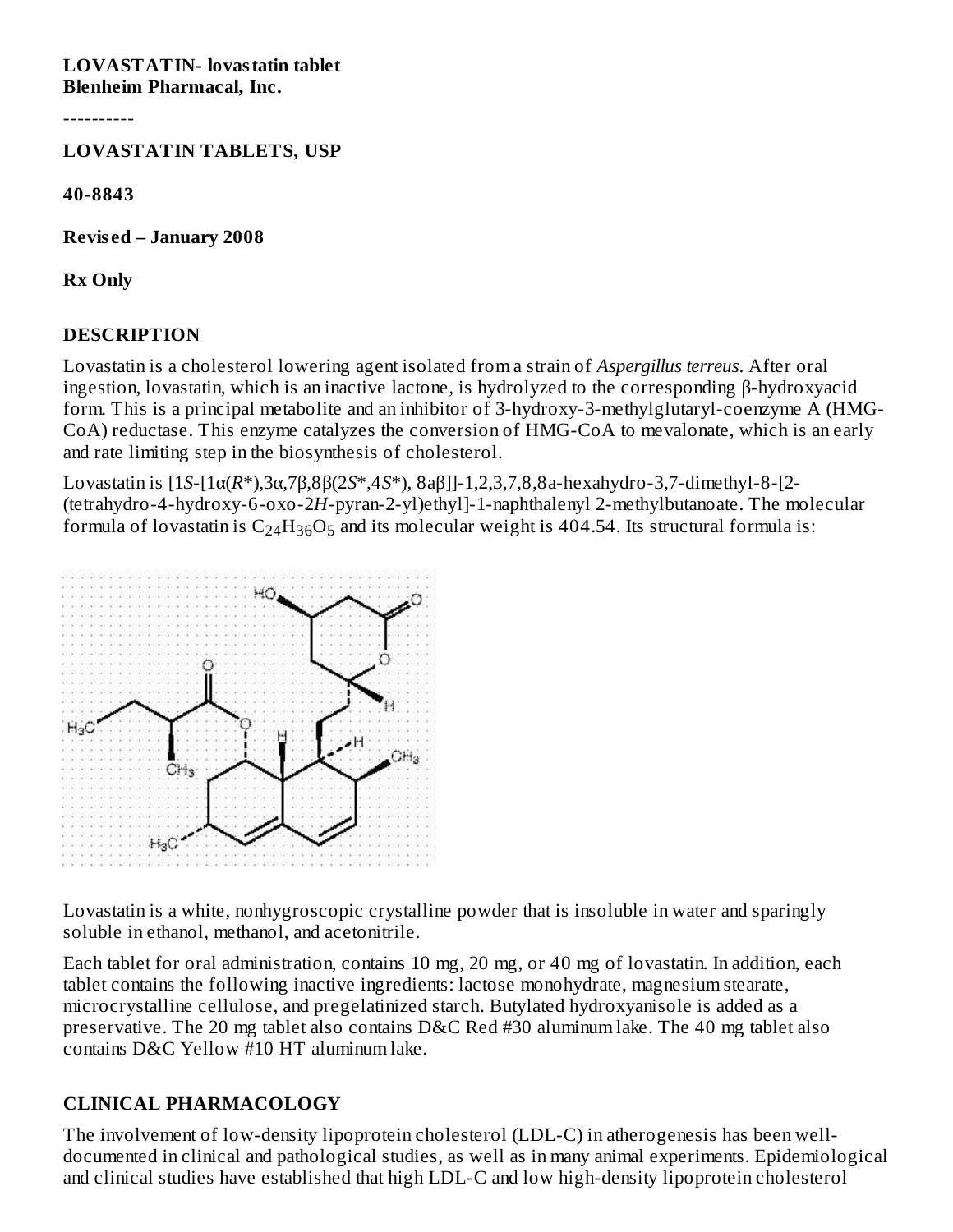(HDL-C) are both associated with coronary heart disease. However, the risk of developing coronary heart disease is continuous and graded over the range of cholesterol levels and many coronary events do occur in patients with total cholesterol (total-C) and LDL-C in the lower end of this range.

Lovastatin has been shown to reduce both normal and elevated LDL-C concentrations. LDL is formed from very low-density lipoprotein (VLDL) and is catabolized predominantly by the high affinity LDL receptor. The mechanism of the LDL-lowering effect of lovastatin may involve both reduction of VLDL-C concentration, and induction of the LDL receptor, leading to reduced production and/or increased catabolism of LDL-C. Apolipoprotein B also falls substantially during treatment with lovastatin. Since each LDL particle contains one molecule of apolipoprotein B, and since little apolipoprotein B is found in other lipoproteins, this strongly suggests that lovastatin does not merely cause cholesterol to be lost from LDL, but also reduces the concentration of circulating LDL particles. In addition, lovastatin can produce increases of variable magnitude in HDL-C, and modestly reduces VLDL-C and plasma triglycerides (TG) (see Tables I-III under Clinical Studies). The effects of lovastatin on Lp(a), fibrinogen, and certain other independent biochemical risk markers for coronary heart disease are unknown.

Lovastatin is a specific inhibitor of HMG-CoA reductase, the enzyme which catalyzes the conversion of HMG-CoA to mevalonate. The conversion of HMG-CoA to mevalonate is an early step in the biosynthetic pathway for cholesterol.

Pharmacokinetics: Lovastatin is a lactone which is readily hydrolyzed *in vivo* to the corresponding βhydroxyacid, a potent inhibitor of HMG-CoA reductase. Inhibition of HMG-CoA reductase is the basis for an assay in pharmacokinetic studies of the β-hydroxyacid metabolites (active inhibitors) and, following base hydrolysis, active plus latent inhibitors (total inhibitors) in plasma following administration of lovastatin.

Following an oral dose of  $\rm ^{14}C$ -labeled lovastatin in man, 10% of the dose was excreted in urine and 83% in feces. The latter represents absorbed drug equivalents excreted in bile, as well as any unabsorbed drug. Plasma concentrations of total radioactivity (lovastatin plus  $^{14}$ C-metabolites) peaked at 2 hours and declined rapidly to about 10% of peak by 24 hours post-dose. Absorption of lovastatin, estimated relative to an intravenous reference dose, in each of four animal species tested, averaged about 30% of an oral dose. In animal studies, after oral dosing, lovastatin had high selectivity for the liver, where it achieved substantially higher concentrations than in non-target tissues. Lovastatin undergoes extensive first-pass extraction in the liver, its primary site of action, with subsequent excretion of drug equivalents in the bile. As a consequence of extensive hepatic extraction of lovastatin, the availability of drug to the general circulation is low and variable. In a single dose study in four hypercholesterolemic patients, it was estimated that less than 5% of an oral dose of lovastatin reaches the general circulation as active inhibitors. Following administration of lovastatin tablets the coefficient of variation, based on between-subject variability, was approximately 40% for the area under the curve (AUC) of total inhibitory activity in the general circulation.

Both lovastatin and its β-hydroxyacid metabolite are highly bound (>95%) to human plasma proteins. Animal studies demonstrated that lovastatin crosses the blood-brain and placental barriers.

The major active metabolites present in human plasma are the β-hydroxyacid of lovastatin, its 6' hydroxy derivative, and two additional metabolites. Peak plasma concentrations of both active and total inhibitors were attained within 2 to 4 hours of dose administration. While the recommended therapeutic dose range is 10 to 80 mg/day, linearity of inhibitory activity in the general circulation was established by a single dose study employing lovastatin tablet dosages from 60 to as high as 120 mg. With a once-aday dosing regimen, plasma concentrations of total inhibitors over a dosing interval achieved a steady state between the second and third days of therapy and were about 1.5 times those following a single dose. When lovastatin was given under fasting conditions, plasma concentrations of total inhibitors were on average about two-thirds those found when lovastatin was administered immediately after a standard test meal.

In a study of patients with severe renal insufficiency (creatinine clearance 10-30 mL/min), the plasma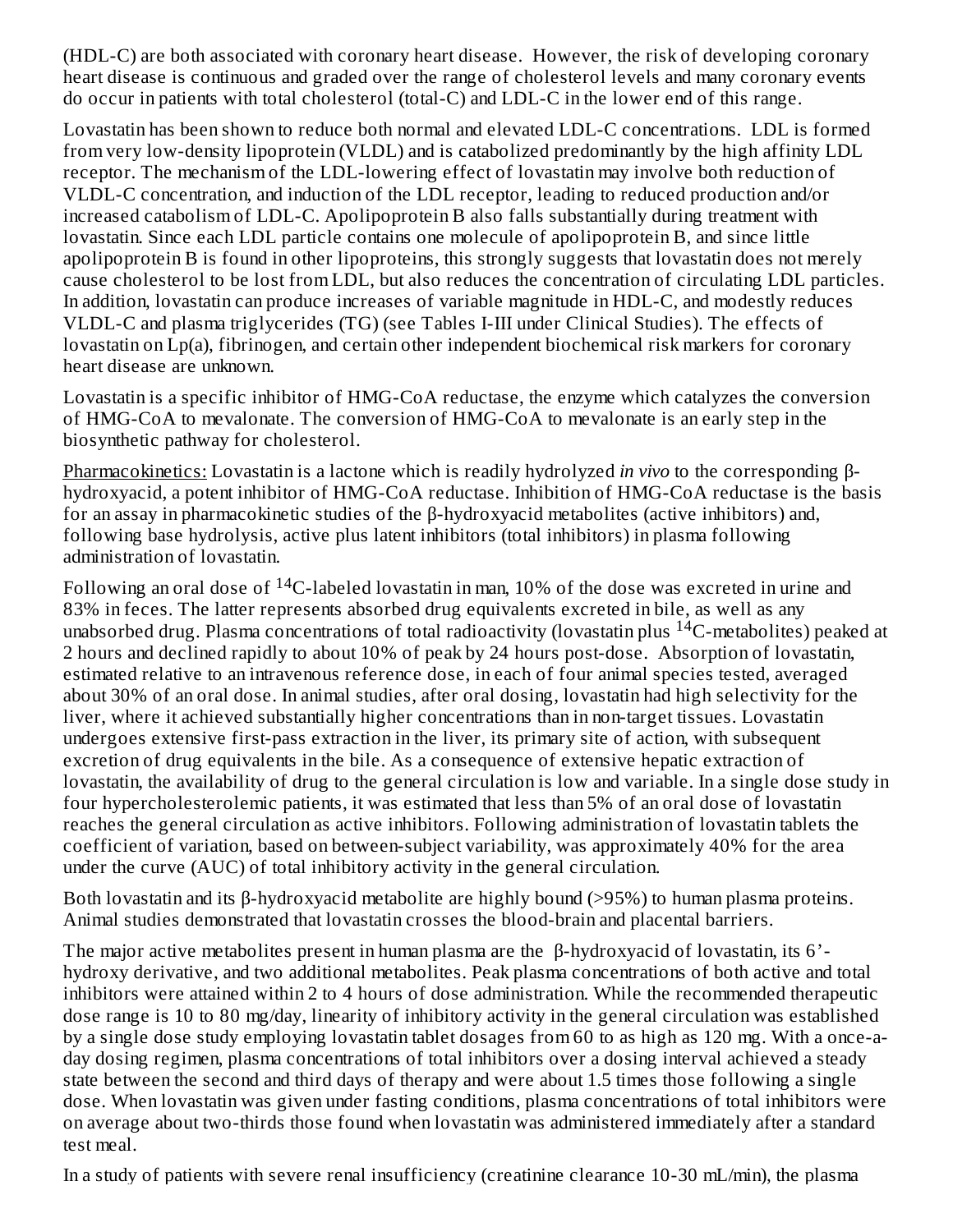concentrations of total inhibitors after a single dose of lovastatin were approximately two-fold higher than those in healthy volunteers.

In a study including 16 elderly patients between 70-78 years of age who received lovastatin 80 mg/day, the mean plasma level of HMG-CoA reductase inhibitory activity was increased approximately 45% compared with 18 patients between 18-30 years of age (see PRECAUTIONS, Geriatric Use).

Although the mechanism is not fully understood, cyclosporine has been shown to increase the AUC of HMG-CoA reductase inhibitors. The increase in AUC for lovastatin and lovastatin acid is presumably due, in part, to inhibition of CYP3A4.

The risk of myopathy is increased by high levels of HMG-CoA reductase inhibitory activity in plasma. Potent inhibitors of CYP3A4 can raise the plasma levels of HMG-CoA reductase inhibitory activity and increase the risk of myopathy (see WARNINGS, Myopathy/Rhabdomyolsis and PRECAUTIONS, Drug Interactions).

Lovastatin is a substrate for cytochrome P450 isoform 3A4 (CYP3A4) (see PRECAUTIONS, Drug Interactions). Grapefruit juice contains one or more components that inhibit CYP3A4 and can increase the plasma concentrations of drugs metabolized by CYP3A4. In one study\*\*, 10 subjects consumed 200 mL of double-strength grapefruit juice (one can of frozen concentrate diluted with one rather than 3 cans of water) three times daily for 2 days and an additional 200 mL double-strength grapefruit juice together with and 30 and 90 minutes following a single dose of 80 mg lovastatin on the third day. This regimen of grapefruit juice resulted in a mean increase in the serum concentration of lovastatin and its βhydroxyacid metabolite (as measured by the area under the concentration-time curve) of 15-fold and 5 fold, respectively [as measured using a chemical assay - high performance liquid chromatography]. In a second study, 15 subjects consumed one 8 oz glass of single-strength grapefruit juice (one can of frozen concentrate diluted with 3 cans of water) with breakfast for 3 consecutive days and a single dose of 40 mg lovastatin in the evening of the third day. This regimen of grapefruit juice resulted in a mean increase in the plasma concentration (as measured by the area under the concentration-time curve) of active and total HMG-CoA reductase inhibitory activity [using an enzyme inhibition assay both before (for active inhibitors) and after (for total inhibitors) base hydrolysis] of 1.34-fold and 1.36-fold, respectively, and of lovastatin and its β-hydroxyacid metabolite [measured using a chemical assay – liquid chromatography/tandem mass spectrometry - different from that used in the first\*\* study] of 1.94 fold and 1.57-fold, respectively. The effect of amounts of grapefruit juice between those used in these two studies on lovastatin pharmacokinetics has not been studied.

\_\_\_\_\_\_\_\_\_\_\_\_\_\_

In multicenter, double-blind studies in patients with familial or non-familial hypercholesterolemia, lovastatin, administered in doses ranging from 10 mg q.p.m. to 40 mg b.i.d., was compared to placebo. Lovastatin consistently and significantly decreased plasma total-C, LDL-C, total-C/HDL-C ratio and LDL-C/HDL-C ratio. In addition, lovastatin produced increases of variable magnitude in HDL-C, and modestly decreased VLDL-C and plasma TG (see Tables I through III for dose response results).

The results of a study in patients with primary hypercholesterolemia are presented in Table I.

## **TABLE ILovastatin vs. Placebo(Mean Percent Change from Bas eline After 6 Weeks)**

<sup>\*\*</sup>Kantola, T, et al., Clin Pharmacol Ther 1998; 63(4): 397-402.

Clinical Studies In Adults: Lovastatin has been shown to be highly effective in reducing total-C and LDL-C in heterozygous familial and non-familial forms of primary hypercholesterolemia and in mixed hyperlipidemia. A marked response was seen within 2 weeks, and the maximum therapeutic response occurred within 4-6 weeks. The response was maintained during continuation of therapy. Single daily doses given in the evening were more effective than the same dose given in the morning, perhaps because cholesterol is synthesized mainly at night.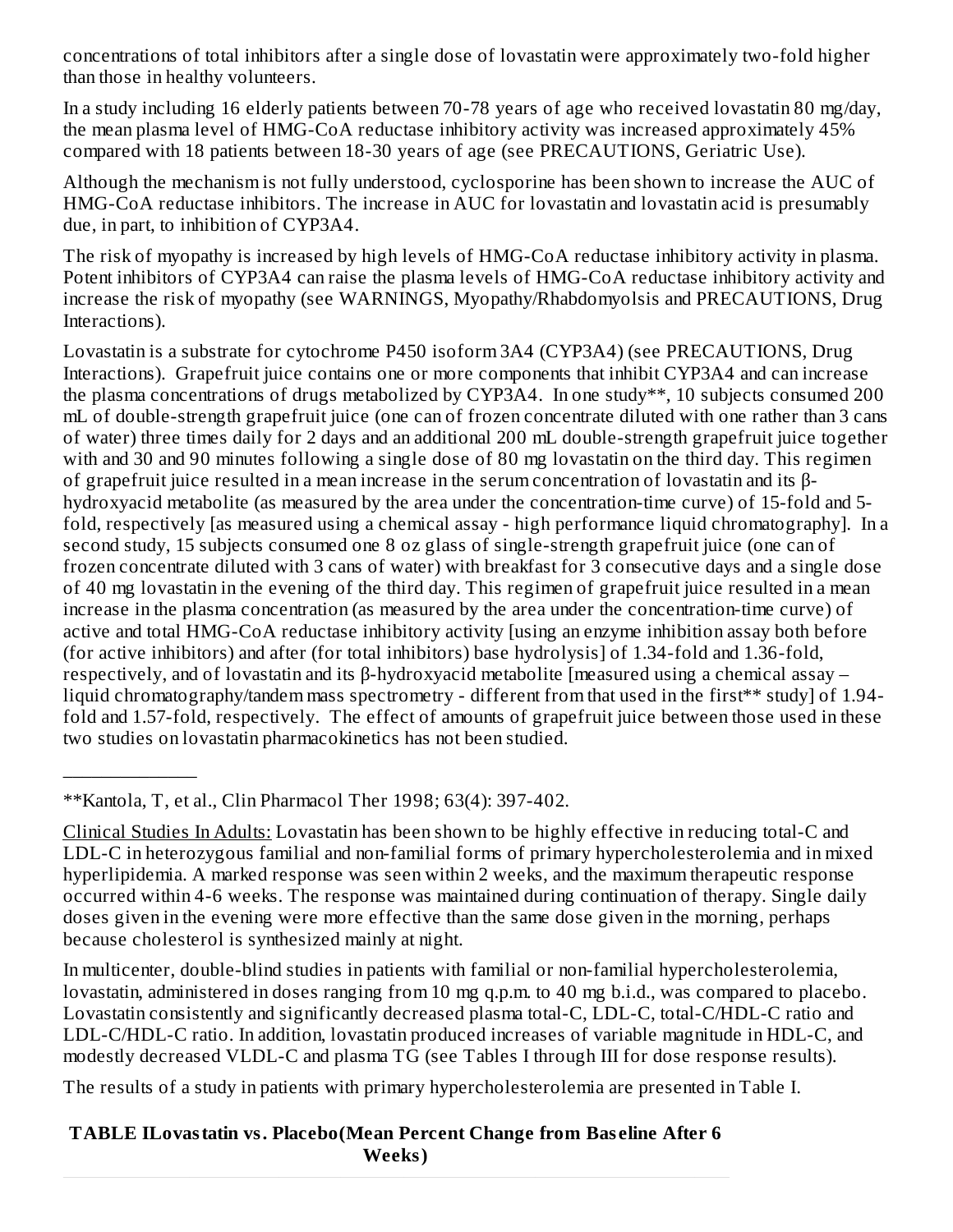| <b>DOSAGE</b>   |    |       |       |      | N TOTAL-CLDL-CHDL-CLDL-C/HDL-CTOTAL-C/HDL-CTG. |       |       |
|-----------------|----|-------|-------|------|------------------------------------------------|-------|-------|
| Placebo         | 33 | $-2$  | $-1$  |      |                                                | $+1$  | +9    |
| Lovastatin      |    |       |       |      |                                                |       |       |
| 10 mg q.p.m. 33 |    | $-16$ | $-21$ | $+5$ | $-24$                                          | -19   | $-10$ |
| 20 mg q.p.m. 33 |    | $-19$ | $-27$ | $+6$ | $-30$                                          | $-23$ | $+9$  |
| 10 mg b.i.d. 32 |    | $-19$ | $-28$ | $+8$ | $-33$                                          | $-25$ | $-7$  |
| 40 mg q.p.m. 33 |    | $-22$ | $-31$ | $+5$ | $-33$                                          | $-25$ | -8    |
| 20 mg b.i.d. 36 |    | $-24$ | $-32$ | $+2$ | $-32$                                          | -24   | -6    |

Lovastatin was compared to cholestyramine in a randomized open parallel study. The study was performed with patients with hypercholesterolemia who were at high risk of myocardial infarction. Summary results are presented in Table II.

| <b>TREATMENT</b>       |    | N TOTAL- | LDL-       | HDL-   | $LDL-C/$ | TOTAL-C/ | VLDL-    | TG.    |
|------------------------|----|----------|------------|--------|----------|----------|----------|--------|
|                        |    | C        | $C$ (mean) |        | HDL-C    | HDL-C    | C        | (mean) |
|                        |    | (mean)   |            | (mean) | (mean)   | (mean)   | (median) |        |
| Lovastatin             |    |          |            |        |          |          |          |        |
| $20 \text{ mg}$ b.i.d. | 85 | $-27$    | $-32$      | $+9$   | $-36$    | $-31$    | $-34$    | $-21$  |
| $40$ mg b.i.d.         | 88 | $-34$    | $-42$      | $+8$   | -44      | $-37$    | $-31$    | $-27$  |
| Cholestyramine 12 g    |    |          |            |        |          |          |          |        |
| b.i.d.                 | 88 | $-17$    | $-23$      | $+8$   | $-27$    | -21      | $+2$     | $+11$  |

#### **TABLE IILovastatin vs. Cholestyramine(Percent Change from Bas eline After 12 Weeks)**

Lovastatin was studied in controlled trials in hypercholesterolemic patients with well-controlled noninsulin dependent diabetes mellitus with normal renal function. The effect of lovastatin on lipids and lipoproteins and the safety profile of lovastatin were similar to that demonstrated in studies in nondiabetics. Lovastatin had no clinically important effect on glycemic control or on the dose requirement of oral hypoglycemic agents.

Expanded Clinical Evaluation Of Lovastatin (EXCEL) Study: Lovastatin was compared to placebo in 8,245 patients with hypercholesterolemia (total-C 240-300 mg/dL [6.2 mmol/L - 7.6 mmol/L], LDL-C >160 mg/dL [4.1 mmol/L]) in the randomized, double-blind, parallel, 48-week EXCEL study. All changes in the lipid measurements (Table III) in lovastatin treated patients were dose-related and significantly different from placebo ( $p \le 0.001$ ). These results were sustained throughout the study.

| Detweell Weeks IZ ally 40) |          |        |        |        |                              |          |              |  |
|----------------------------|----------|--------|--------|--------|------------------------------|----------|--------------|--|
| <b>DOSAGE</b>              |          |        |        |        |                              | TOTAL-C/ |              |  |
|                            |          |        |        |        | TOTAL-CLDL-CHDL-CLDL-C/HDL-C | $HDL-C$  |              |  |
|                            | $N^{**}$ | (mean) | (mean) | (mean) | (mean)                       | (mean)   | TG. (median) |  |
| Placebo                    | 1663     | $+0.7$ | $+0.4$ | $+2.0$ | $+0.2$                       | $+0.6$   | $+4$         |  |
| Lovastatin                 |          |        |        |        |                              |          |              |  |
| 20 mg q.p.m.               | 1642     | $-17$  | $-24$  | $+6.6$ | $-27$                        | $-21$    | $-10$        |  |
| 40 mg q.p.m.               | 1645     | $-22$  | $-30$  | $+7.2$ | $-34$                        | $-26$    | $-14$        |  |
| $20 \text{ mg}$ b.i.d.     | 1646     | $-24$  | $-34$  | $+8.6$ | $-38$                        | $-29$    | $-16$        |  |
| 40 mg b.i.d.               | 1649     | $-29$  | $-40$  | $+9.5$ | $-44$                        | $-34$    | $-19$        |  |

#### **TABLE IIILovastatin vs. Placebo(Percent Change from Bas eline — Average Values Between Weeks 12 and 48)**

\*\*Patients enrolled

#### Air Force/Texas Coronary Atherosclerosis Prevention Study (AFCAPS/TexCAPS): The Air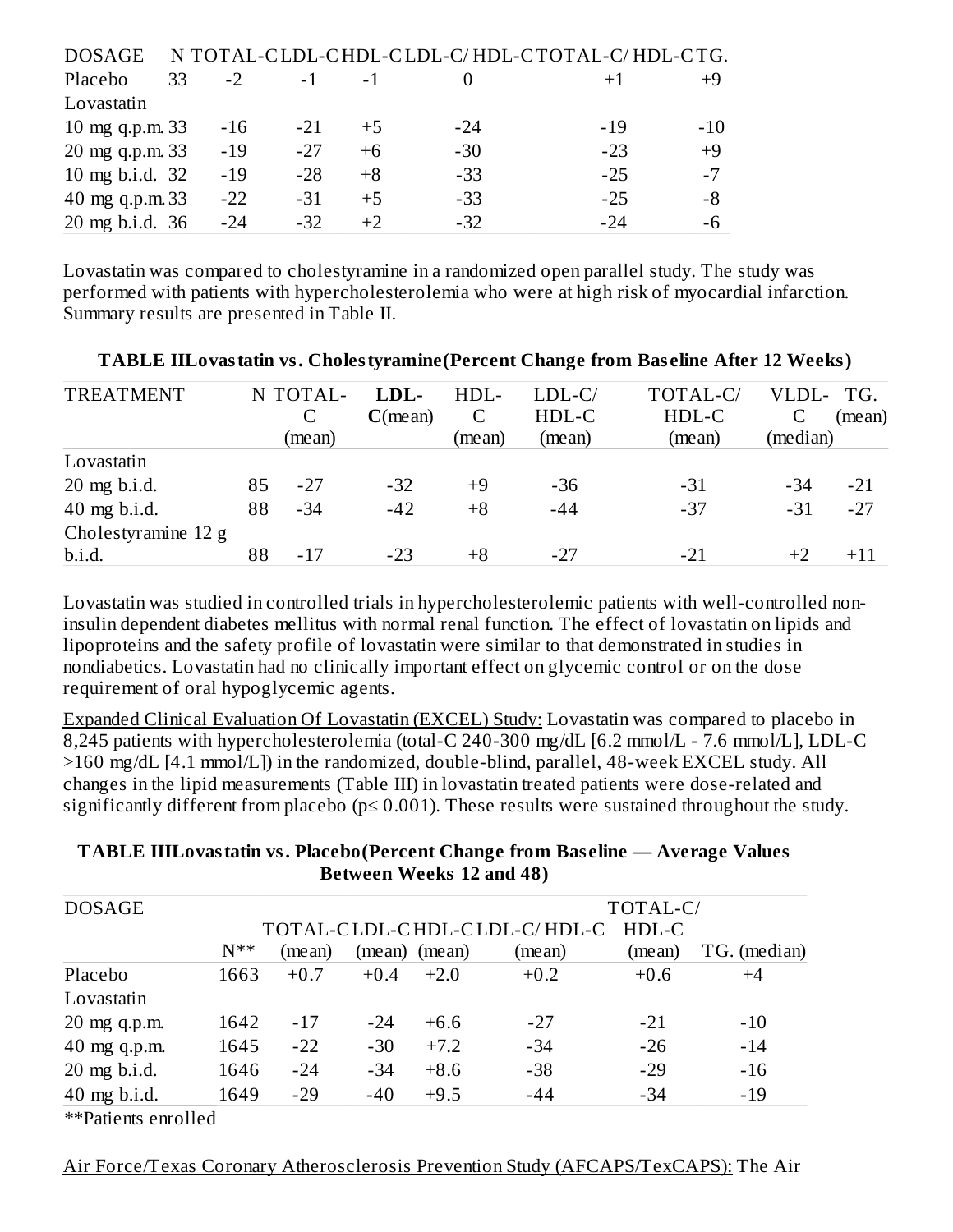Force/Texas Coronary Atherosclerosis Prevention Study (AFCAPS/TexCAPS), a double-blind, randomized, placebo-controlled, primary prevention study, demonstrated that treatment with lovastatin decreased the rate of acute major coronary events (composite endpoint of myocardial infarction, unstable angina, and sudden cardiac death) compared with placebo during a median of 5.1 years of follow-up. Participants were middle-aged and elderly men (ages 45-73) and women (ages 55-73) without symptomatic cardiovascular disease with average to moderately elevated total-C and LDL-C, below average HDL-C, and who were at high risk based on elevated total-C/HDL-C. In addition to age, 63% of the participants had at least one other risk factor (baseline HDL-C <35 mg/dL, hypertension, family history, smoking and diabetes).

AFCAPS/TexCAPS enrolled 6,605 participants (5,608 men, 997 women) based on the following lipid entry criteria: total-C range of 180-264 mg/dL, LDL-C range of 130-190 mg/dL, HDL-C of ≤ 45 mg/dL for men and  $\leq 47$  mg/dL for women, and TG of  $\leq 400$  mg/dL. Participants were treated with standard care, including diet, and either lovastatin 20-40 mg daily ( $n= 3,304$ ) or placebo ( $n= 3,301$ ). Approximately 50% of the participants treated with lovastatin were titrated to 40 mg daily when their LDL-C remained >110 mg/dL at the 20-mg starting dose.

Lovastatin reduced the risk of a first acute major coronary event, the primary efficacy endpoint, by 37% (lovastatin 3.5%, placebo 5.5%; p<0.001; Figure 1). A first acute major coronary event was defined as myocardial infarction (54 participants on lovastatin, 94 on placebo) or unstable angina (54 vs. 80) or sudden cardiac death (8 vs. 9). Furthermore, among the secondary endpoints, lovastatin reduced the risk of unstable angina by 32% (1.8 vs. 2.6%;  $p=0.023$ ), of myocardial infarction by 40% (1.7 vs. 2.9%; p=0.002), and of undergoing coronary revascularization procedures (e.g., coronary artery bypass grafting or percutaneous transluminal coronary angioplasty) by 33% (3.2 vs. 4.8%; p=0.001). Trends in risk reduction associated with treatment with lovastatin were consistent across men and women, smokers and non-smokers, hypertensives and non-hypertensives, and older and younger participants. Participants with  $\geq 2$  risk factors had risk reductions (RR) in both acute major coronary events (RR 43%) and coronary revascularization procedures (RR 37%). Because there were too few events among those participants with age as their only risk factor in this study, the effect of lovastatin on outcomes could not be adequately assessed in this subgroup.

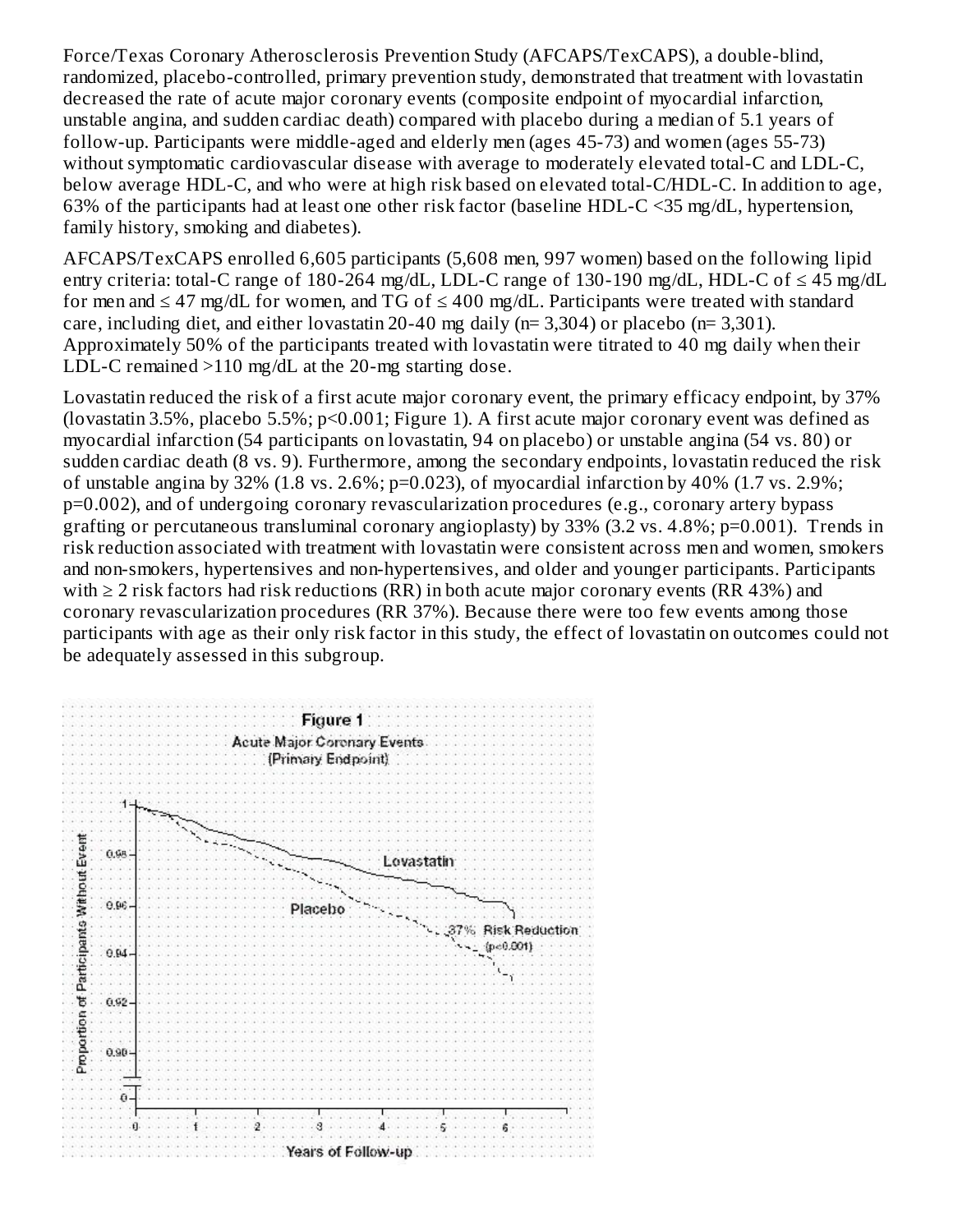Atherosclerosis: In the Canadian Coronary Atherosclerosis Intervention Trial (CCAIT), the effect of therapy with lovastatin on coronary atherosclerosis was assessed by coronary angiography in hyperlipidemic patients. In the randomized, double-blind, controlled clinical trial, patients were treated with conventional measures (usually diet and 325 mg of aspirin every other day) and either lovastatin 20- 80 mg daily or placebo. Angiograms were evaluated at baseline and at two years by computerized quantitative coronary angiography (QCA). Lovastatin significantly slowed the progression of lesions as measured by the mean change per-patient in minimum lumen diameter (the primary endpoint) and percent diameter stenosis, and decreased the proportions of patients categorized with disease progression (33% vs. 50%) and with new lesions (16% vs. 32%).

In a similarly designed trial, the Monitored Atherosclerosis Regression Study (MARS), patients were treated with diet and either lovastatin 80 mg daily or placebo. No statistically significant difference between lovastatin and placebo was seen for the primary endpoint (mean change per patient in percent diameter stenosis of all lesions), or for most secondary QCA endpoints. Visual assessment by angiographers who formed a consensus opinion of overall angiographic change (Global Change Score) was also a secondary endpoint. By this endpoint, significant slowing of disease was seen, with regression in 23% of patients treated with lovastatin compared to 11% of placebo patients.

In the Familial Atherosclerosis Treatment Study (FATS), either lovastatin or niacin in combination with a bile acid sequestrant for 2.5 years in hyperlipidemic subjects significantly reduced the frequency of progression and increased the frequency of regression of coronary atherosclerotic lesions by QCA compared to diet and, in some cases, low-dose resin.

The effect of lovastatin on the progression of atherosclerosis in the coronary arteries has been corroborated by similar findings in another vasculature. In the Asymptomatic Carotid Artery Progression Study (ACAPS), the effect of therapy with lovastatin on carotid atherosclerosis was assessed by B-mode ultrasonography in hyperlipidemic patients with early carotid lesions and without known coronary heart disease at baseline. In this double-blind, controlled clinical trial, 919 patients were randomized in a 2 x 2 factorial design to placebo, lovastatin 10-40 mg daily and/or warfarin. Ultrasonograms of the carotid walls were used to determine the change per patient from baseline to three years in mean maximum intimal-medial thickness (IMT) of 12 measured segments. There was a significant regression of carotid lesions in patients receiving lovastatin alone compared to those receiving placebo alone (p=0.001). The predictive value of changes in IMT for stroke has not yet been established. In the lovastatin group there was a significant reduction in the number of patients with major cardiovascular events relative to the placebo group (5 vs.14) and a significant reduction in all-cause mortality  $(1 \text{ vs. } 8)$ .

Eye: There was a high prevalence of baseline lenticular opacities in the patient population included in the early clinical trials with lovastatin. During these trials the appearance of new opacities was noted in both the lovastatin and placebo groups. There was no clinically significant change in visual acuity in the patients who had new opacities reported nor was any patient, including those with opacities noted at baseline, discontinued from therapy because of a decrease in visual acuity.

A three-year, double-blind, placebo-controlled study in hypercholesterolemic patients to assess the effect of lovastatin on the human lens demonstrated that there were no clinically or statistically significant differences between the lovastatin and placebo groups in the incidence, type or progression of lenticular opacities. There are no controlled clinical data assessing the lens available for treatment beyond three years.

## **Clinical Studies In Adoles cent Patients:**

Efficacy Of Lovastatin In Adolescent Boys With Heterozygous Familial Hypercholesterolemia:

In a double-blind, placebo-controlled study, 132 boys 10-17 years of age (mean age 12.7 yrs) with heterozygous familial hypercholesterolemia (heFH) were randomized to lovastatin (n=67) or placebo (n=65) for 48 weeks. Inclusion in the study required a baseline LDL-C level between 189 and 500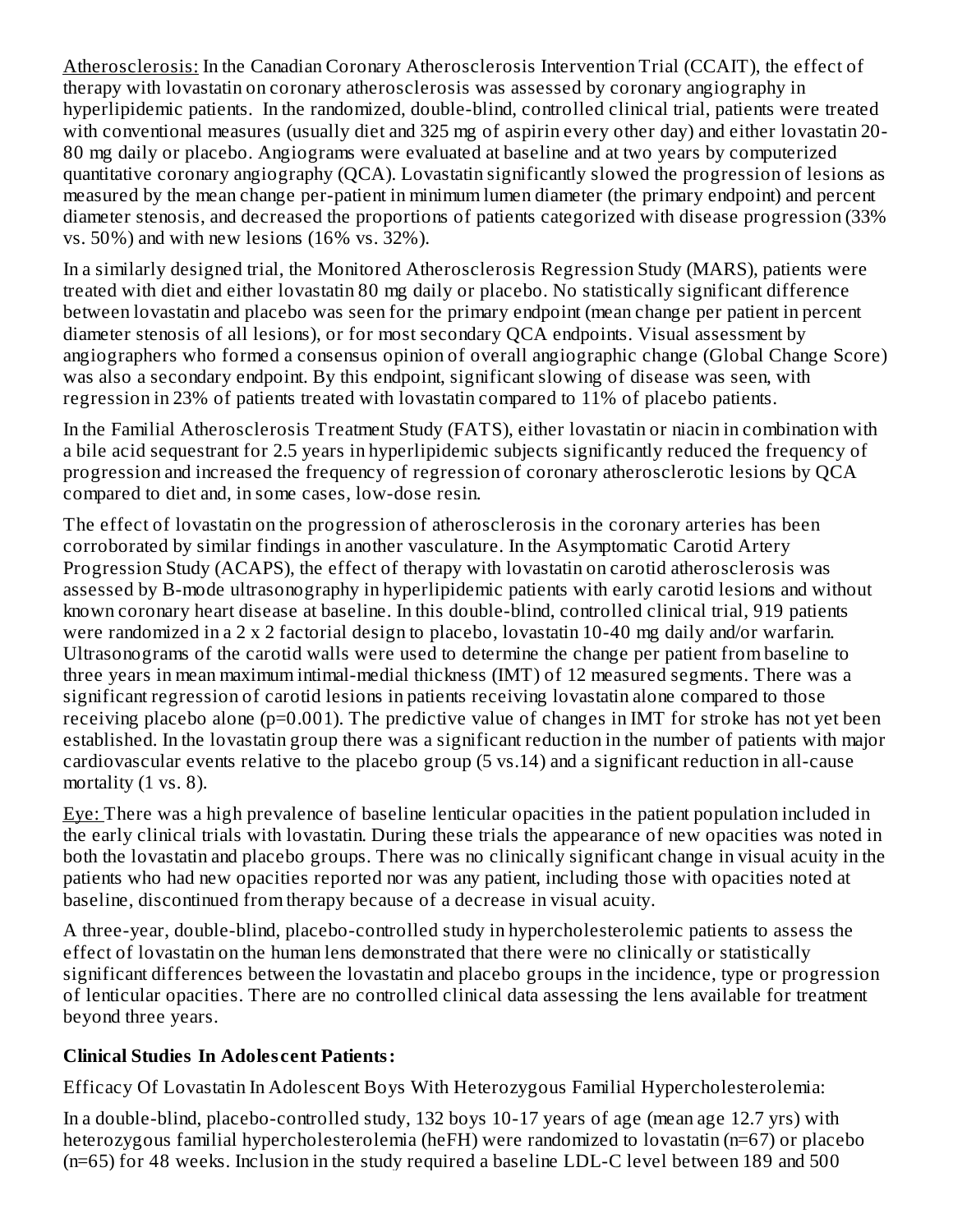mg/dL and at least one parent with an LDL-C level > 189 mg/dL. The mean baseline LDL-C value was 253.1 mg/dL (range: 171-379 mg/dL) in the lovastatin group compared to 248.2 mg/dL (range: 158.5- 413.5 mg/dL) in the placebo group. The dosage of lovastatin (once daily in the evening) was 10 mg for the first 8 weeks, 20 mg for the second 8 weeks, and 40 mg thereafter.

Lovastatin significantly decreased plasma levels of total-C, LDL-C and apolipoprotein B (see Table IV).

#### **TABLE IVLipid-lowering Effects of Lovastatin in Adoles cent Boys with Heterozygous Familial Hypercholesterolemia(Mean Percent Change from Bas eline at Week 48 in Intention-to-Treat Population)**

| <b>DOSAGE</b> |                               |                             |  | N TOTAL-CLDL-CHDL-CTG.*Apolipoprotein B |
|---------------|-------------------------------|-----------------------------|--|-----------------------------------------|
| Placebo       |                               | $-1.1$ $-1.4$ $-2.2$ $-1.4$ |  | -44                                     |
| Lovastatin    | $-19.3$ $-24.2$ $+1.1$ $-1.9$ |                             |  |                                         |

\*data presented as median percent changes

The mean achieved LDL-C value was 190.9 mg/dL (range: 108-336 mg/dL) in the lovastatin group compared to 244.8 mg/dL (range 135-404 mg/dL) in the placebo group.

Efficacy Of Lovastatin In Post-Menarchal Girls With Heterozygous Familial Hypercholesterolemia:

In a double-blind, placebo-controlled study, 54 girls 10-17 years of age who were at least 1 year postmenarche with heFH were randomized to lovastatin (n=35) or placebo (n=19) for 24 weeks. Inclusion in the study required a baseline LDL-C level of 160-400 mg/dL and a parental history of familial hypercholesterolemia. The mean baseline LDL-C value was 218.3 mg/dL (range: 136.3-363.7 mg/dL) in the lovastatin group compared to 198.8 mg/dL (range: 151.1-283.1 mg/dL) in the placebo group. The dosage of lovastatin (once daily in the evening) was 20 mg for the first 4 weeks, and 40 mg thereafter.

Lovastatin significantly decreased plasma levels of total-C, LDL-C, and apolipoprotein B (see Table V).

#### **TABLE VLipid-lowering Effects of Lovastatin in Post-menarchal Girls with Heterozygous Familial Hypercholesterolemia(Mean Percent Change from Bas eline at Week 24 in Intention-to-Treat Population)**

| <b>DOSAGE</b> |  |                             |  | N TOTAL-CLDL-CHDL-CTG.*Apolipoprotein B |
|---------------|--|-----------------------------|--|-----------------------------------------|
| Placebo       |  | $+3.6$ $+2.5$ $+4.8$ $-3.0$ |  | $+64$                                   |
| Lovastatin    |  | $35 -22.4 -29.2 +2.4 -22.7$ |  | $-24.4$                                 |

\*data presented as median percent changes

The mean achieved LDL-C value was 154.5 mg/dL (range: 82-286 mg/dL) in the lovastatin group compared to 203.5 mg/dL (range: 135-304 mg/dL) in the placebo group.

The safety and efficacy of doses above 40 mg daily have not been studied in children. The long-term efficacy of lovastatin therapy in childhood to reduce morbidity and mortality in adulthood has not been established.

## **INDICATIONS AND USAGE**

Therapy with lovastatin should be a component of multiple risk factor intervention in those individuals with dyslipidemia at risk for atherosclerotic vascular disease. Lovastatin should be used in addition to a diet restricted in saturated fat and cholesterol as part of a treatment strategy to lower total-C and LDL-C to target levels when the response to diet and other nonpharmacological measures alone has been inadequate to reduce risk.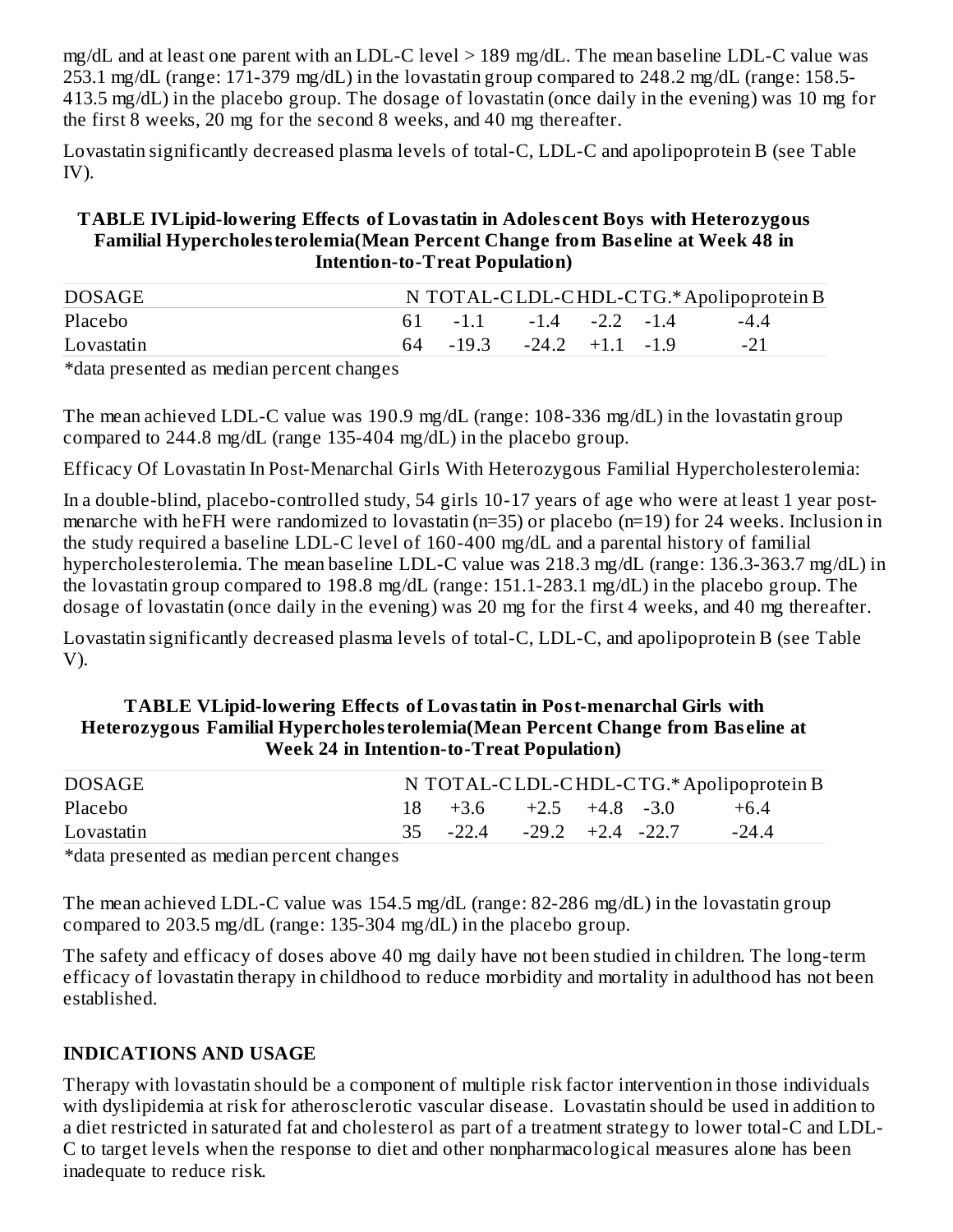Primary Prevention Of Coronary Heart Disease: In individuals without symptomatic cardiovascular disease, average to moderately elevated total-C and LDL-C, and below average HDL-C, lovastatin tablets are indicated to reduce the risk of:

- Myocardial infarction
- Unstable angina
- Coronary revascularization procedures

(See CLINICAL PHARMACOLOGY, Clinical Studies.)

Coronary Heart Disease: Lovastatin tablets are indicated to slow the progression of coronary atherosclerosis in patients with coronary heart disease as part of a treatment strategy to lower total-C and LDL-C to target levels.

Hypercholesterolemia: Therapy with lipid-altering agents should be a component of multiple risk factor intervention in those individuals at significantly increased risk for atherosclerotic vascular disease due to hypercholesterolemia. Lovastatin tablets are indicated as an adjunct to diet for the reduction of elevated total-C and LDL-C levels in patients with primary hypercholesterolemia (Types IIa and IIb\*\*\*), when the response to diet restricted in saturated fat and cholesterol and to other nonpharmacological measures alone has been inadequate.

Adolescent Patients With Heterozygous Familial Hypercholesterolemia: Lovastatin tablets are indicated as an adjunct to diet to reduce total-C, LDL-C and apolipoprotein B levels in adolescent boys and girls who are at least one year post-menarche, 10-17 years of age, with heFH if after an adequate trial of diet therapy the following findings are present:

1. LDL-C remains >189 mg/dL or

2. LDL-C remains  $> 160$  mg/dL and:

• there is a positive family history of premature cardiovascular disease or

• two or more other CVD risk factors are present in the adolescent patient

**General Recommendations:** Prior to initiating therapy with lovastatin, secondary causes for hypercholesterolemia (e.g., poorly controlled diabetes mellitus, hypothyroidism, nephrotic syndrome, dysproteinemias, obstructive liver disease, other drug therapy, alcoholism) should be excluded, and a lipid profile performed to measure total-C, HDL-C, and TG. For patients with TG less than 400 mg/dL(<4.5 mmol/L), LDL-C can be estimated using the following equation:

LDL-C = total-C -  $[0.2 \times (TG) + HDL-C]$ 

For TG levels >400 mg/dL (>4.5 mmol/L), this equation is less accurate and LDL-C concentrations should be determined by ultracentrifugation. In hypertriglyceridemic patients, LDL-C may be low or normal despite elevated total-C. In such cases, lovastatin tablets are not indicated.

The National Cholesterol Education Program (NCEP) Treatment Guidelines are summarized below:

#### **NCEP Treatment Guidelines:LDL-C Goals and Cutpoints for Therapeutic Lifestyle Changes and Drug Therapy in Different Risk Categories**

| Risk Category                  |            | LDL Level   |                      |
|--------------------------------|------------|-------------|----------------------|
|                                |            | at Which to |                      |
|                                |            | Initiate    | LDL Level at         |
|                                |            | Therapeutic | Which to             |
|                                | <b>LDL</b> | Lifestyle   | Consider             |
|                                | Goal       |             | Changes Drug Therapy |
|                                | (mg/dL)    | (mg/dL)     | (mg/dL)              |
| $CHD†$ or CHD risk equivalents | < 100      | $\geq 100$  | $\geq$ 130(100-      |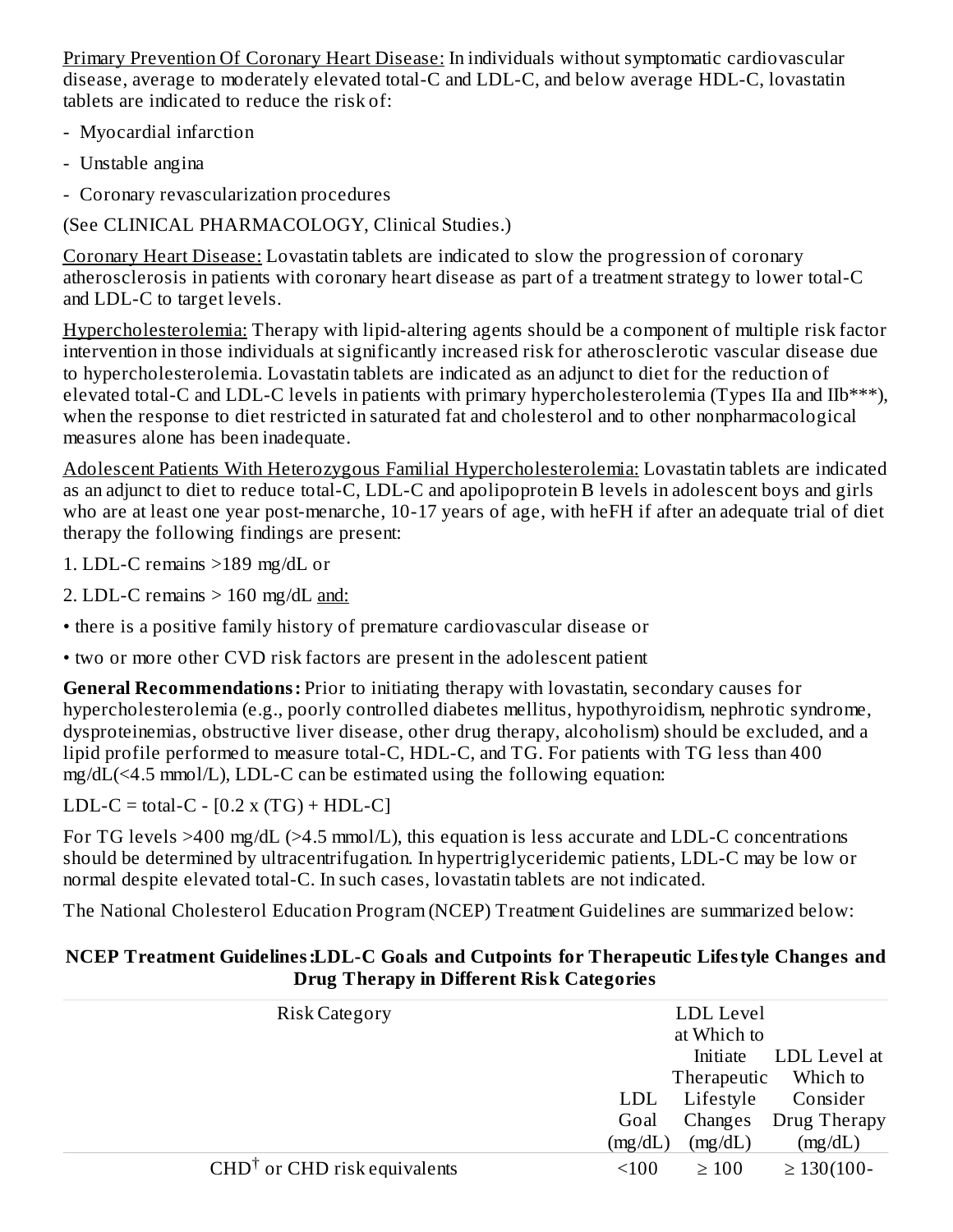| $(10$ -year risk >20%)                                                                                                                                                                                                                                                                                                                                                              |       |            | $129:$ drug<br>optional) $^{\dagger \dagger}$                               |
|-------------------------------------------------------------------------------------------------------------------------------------------------------------------------------------------------------------------------------------------------------------------------------------------------------------------------------------------------------------------------------------|-------|------------|-----------------------------------------------------------------------------|
| $2 +$ Risk factors (10 year risk $\leq$ 20%)                                                                                                                                                                                                                                                                                                                                        | < 130 | $\geq 130$ | 10-year risk<br>$10-20\%$ : $\geq$<br>13010-year<br>risk <10%: $\ge$<br>160 |
| 0-1 Risk factor $^{\dagger\dagger\dagger}$                                                                                                                                                                                                                                                                                                                                          | < 160 | $\geq 160$ | $\geq$ 190(160-<br>189: LDL-<br>Loweringdrug<br>optional)                   |
| † CHD, coronary heart disease                                                                                                                                                                                                                                                                                                                                                       |       |            |                                                                             |
| <sup>††</sup> Some authorities recommend use of LDL-lowering drugs in this<br>category if an LDL-C level of <100 mg/dL cannot be achieved by<br>therapeutic lifestyle changes. Others prefer use of drugs that<br>primarily modify triglycerides and HDL-C, e.g., nicotinic acid or<br>fibrate. Clinical judgement also may call for deferring drug therapy<br>in this subcategory. |       |            |                                                                             |
| ††† Almost all people with 0-1 risk factor have a 10-year risk<br>$\leq$ 10%; thus, 10-year risk assessment in people with 0-1 risk factor<br>is not necessary.                                                                                                                                                                                                                     |       |            |                                                                             |

After the LDL-C goal has been achieved, if the TG is still  $\geq 200$  mg/dL, non-HDL-C (total-C minus HDL-C) becomes a secondary target of therapy. Non-HDL-C goals are set 30 mg/dL higher than LDL-C goals for each risk category.

At the time of hospitalization for an acute coronary event, consideration can be given to initiating drug therapy at discharge if the LDL-C is  $\geq$  130 mg/dL (see NCEP Guidelines above).

Since the goal of treatment is to lower LDL-C, the NCEP recommends that LDL-C levels be used to initiate and assess treatment response. Only if LDL-C levels are not available, should the total-C be used to monitor therapy.

Although lovastatin may be useful to reduce elevated LDL-C levels in patients with combined hypercholesterolemia and hypertriglyceridemia where hypercholesterolemia is the major abnormality (Type IIb hyperlipoproteinemia), it has not been studied in conditions where the major abnormality is elevation of chylomicrons, VLDL or IDL (i.e., hyperlipoproteinemia types I, III, IV, or V).\*\*\*

\*\*\* Classification of Hyperlipoproteinemias

| <b>Type</b>                               | Lipoproteins<br>elevated | Lipid<br><b>Elevations</b> |                          |
|-------------------------------------------|--------------------------|----------------------------|--------------------------|
| major                                     | minor                    |                            |                          |
|                                           | chylomicrons             | TG                         | $\uparrow \rightarrow C$ |
| <b>IIa</b>                                | <b>LDL</b>               | C                          |                          |
| IIb                                       | LDL, VLDL                | C                          | <b>TG</b>                |
| $III$ (rare)                              | IDL                      | C/TG                       |                          |
| IV                                        | VLDL                     | <b>TG</b>                  | $\uparrow \rightarrow C$ |
| $V$ (rare)                                | chylomicrons, VLDL       | TG                         | $\uparrow \rightarrow C$ |
| $IDL = intermediate-density lipoprotein.$ |                          |                            |                          |

The NCEP classification of cholesterol levels in pediatric patients with a familial history of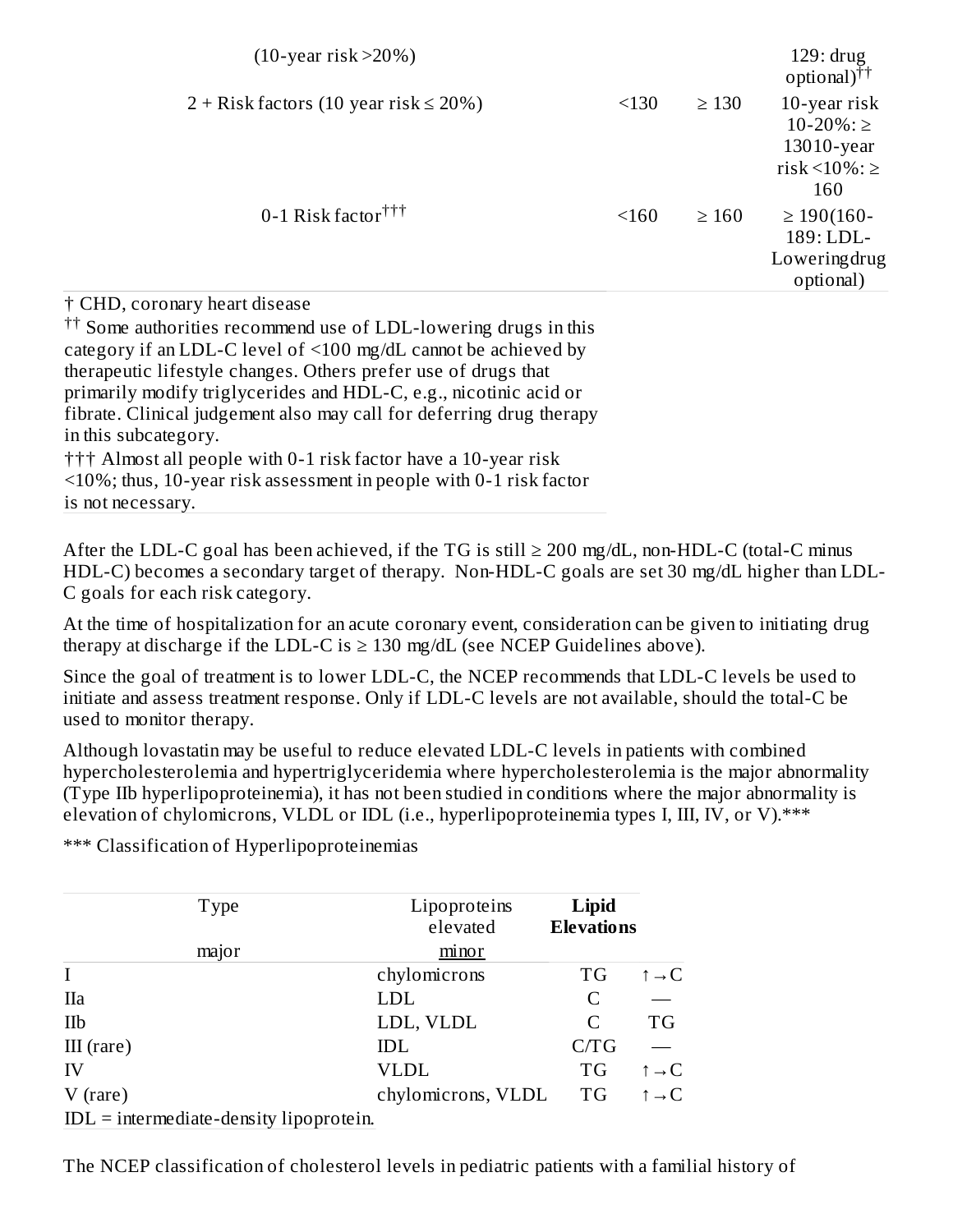hypercholesterolemia or premature cardiovascular disease is summarized below:

|                   | Category $Total-C (mg/dL)LDL-C (mg/dL)$ |         |
|-------------------|-----------------------------------------|---------|
| Acceptable        | <170                                    | <110    |
| <b>Borderline</b> | 170-199                                 | 110-129 |
| High              | >200                                    | >130    |

Children treated with lovastatin in adolescence should be re-evaluated in adulthood and appropriate changes made to their cholesterol-lowering regimen to achieve adult goals for LDL-C.

## **CONTRAINDICATIONS**

Hypersensitivity to any component of this medication.

Active liver disease or unexplained persistent elevations of serum transaminases (see WARNINGS).

Pregnancy And Lactation (see PRECAUTIONS, Pregnancy and Nursing Mothers). Atherosclerosis is a chronic process and the discontinuation of lipid-lowering drugs during pregnancy should have little impact on the outcome of long-term therapy of primary hypercholesterolemia. Moreover, cholesterol and other products of the cholesterol biosynthesis pathway are essential components for fetal development, including synthesis of steroids and cell membranes. Because of the ability of inhibitors of HMG-CoA reductase such as lovastatin to decrease the synthesis of cholesterol and possibly other products of the cholesterol biosynthesis pathway, lovastatin is contraindicated during pregnancy and in nursing mothers. **Lovastatin should be administered to women of childbearing age only when such patients are highly unlikely to conceive**. If the patient becomes pregnant while taking this drug, lovastatin should be discontinued immediately and the patient should be apprised of the potential hazard to the fetus (see PRECAUTIONS, Pregnancy).

## **WARNINGS**

#### **Myopathy/Rhabdomyolysis:**

Lovastatin, like other inhibitors of HMG-CoA reductase, occasionally causes myopathy manifested as muscle pain, tenderness or weakness with creatine kinase (CK) above ten times the upper limit of normal (ULN). Myopathy sometimes takes the form of rhabdomyolysis with or without acute renal failure secondary to myoglobinuria, and rare fatalities have occurred. The risk of myopathy is increased by high levels of HMG-CoA reductase inhibitory activity in plasma.

**As with other HMG-CoA reductas e inhibitors, the risk of myopathy/rhabdomyolysis is dos e related.** In a clinical study (EXCEL) in which patients were carefully monitored and some interacting drugs were excluded, there was one case of myopathy among 4933 patients randomized to lovastatin 20- 40 mg daily for 48 weeks, and 4 among 1649 patients randomized to 80 mg daily.

**All patients starting therapy with lovastatin, or whos e dos e of lovastatin is being increas ed, should be advis ed of the risk of myopathy and told to report promptly any unexplained mus cle pain, tenderness or weakness. Lovastatin therapy should be dis continued immediately if myopathy is diagnos ed or suspected**. In most cases, muscle symptoms and CK increases resolved when treatment was promptly discontinued. Periodic CK determinations may be considered in patients starting therapy with lovastatin or whose dose is being increased, but there is no assurance that such monitoring will prevent myopathy.

Many of the patients who have developed rhabdomyolysis on therapy with lovastatin have had complicated medical histories, including renal insufficiency usually as a consequence of long-standing diabetes mellitus. Such patients merit closer monitoring. Therapy with lovastatin should be temporarily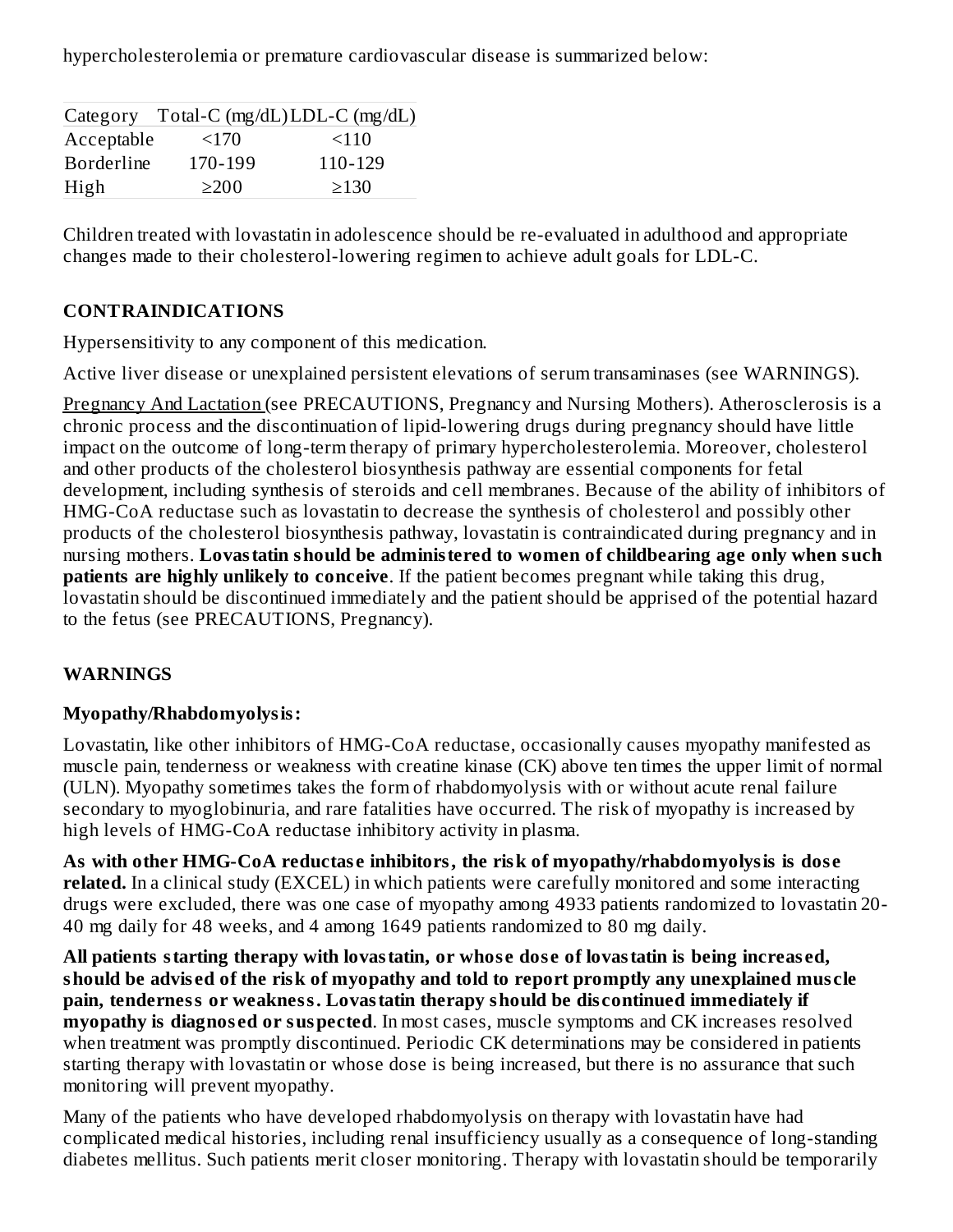stopped a few days prior to elective major surgery and when any major medical or surgical condition supervenes.

#### **The risk of myopathy/rhabdomyolysis is increas ed by concomitant us e of lovastatin with the following:**

**Potent Inhibitors Of CYP3A4:** Lovastatin, like several other inhibitors of HMG-CoA reductase, is a substrate of cytochrome P450 3A4 (CYP3A4). When lovastatin is used with a potent inhibitor of CYP3A4, elevated plasma levels of HMG-CoA reductase inhibitory activity can increase the risk of myopathy and rhabdomyolysis, particularly with higher doses of lovastatin.

**The us e of lovastatin concomitantly with the potent CYP3A4 inhibitors itraconazole, ketoconazole, erythromycin, clarithromycin, telithromycin, HIV proteas e inhibitors, nefazodone, or large quantities of grapefruit juice (>1 quart daily) should be avoided.** Concomitant use of other medicines labeled as having a potent inhibitory effect on CYP3A4 should be avoided unless the benefits of combined therapy outweigh the increased risk. If treatment with itraconazole, ketoconazole, erythromycin, clarithromycin or telithromycin is unavoidable, therapy with lovastatin should be suspended during the course of treatment.

**Gemfibrozil, Particularly With Higher Dos es Of Lovastatin:The dos e of lovastatin should not exceed 20 mg daily in patients receiving concomitant medication with gemfibrozil. The combined us e of lovastatin with gemfibrozil should be avoided, unless the benefits are likely to outweigh the increas ed risks of this drug combination.**

**Other Lipid-lowering Drugs (Other Fibrates Or ≥ 1 g/day Of Niacin):The dos e of lovastatin should not exceed 20 mg daily in patients receiving concomitant medication with other fibrates or ≥ 1 g/day of niacin.** Caution should be used when prescribing other fibrates or lipid-lowering doses (≥ 1 g/day) of niacin with lovastatin, as these agents can cause myopathy when given alone. **The benefit of further alterations in lipid levels by the combined us e of lovastatin with other fibrates or niacin should be carefully weighed against the potential risks of thes e combinations.**

**Cyclosporine Or Danazol, With Higher Dos es Of Lovastatin:The dos e of lovastatin should not exceed 20 mg daily in patients receiving concomitant medication with cyclosporine or danazol.** The benefits of the use of lovastatin in patients receiving cyclosporine or danazol should be carefully weighed against the risks of these combinations.

**Amiodarone Or Verapamil:The dos e of lovastatin should not exceed 40 mg daily in patients receiving concomitant medication with amiodarone or verapamil**. The combined use of lovastatin at doses higher than 40 mg daily with amiodarone or verapamil should be avoided unless the clinical benefit is likely to outweigh the increased risk of myopathy. The risk of myopathy/rhabdomyolysis is increased when either amiodarone or verapamil is used concomitantly with higher doses of a closely related member of the HMG-CoA reductase inhibitor class.

Prescribing recommendations for interacting agents are summarized in Table VI (see also CLINICAL PHARMACOLOGY, Pharmacokinetics; PRECAUTIONS, Drug Interactions; DOSAGE AND ADMINISTRATION).

| <b>Interacting Agents</b> | Prescribing Recommendations |  |
|---------------------------|-----------------------------|--|
| Itraconazole              | Avoid lovastatin            |  |
| Ketoconazole              |                             |  |
| Erythromycin              |                             |  |
| Clarithromycin            |                             |  |
| Telithromycin             |                             |  |
| HIV protease inhibitors   |                             |  |
| Nefazodone                |                             |  |

# **Table VIDrug Interactions Associated with Increas ed Risk of Myopathy/Rhabdomyolysis**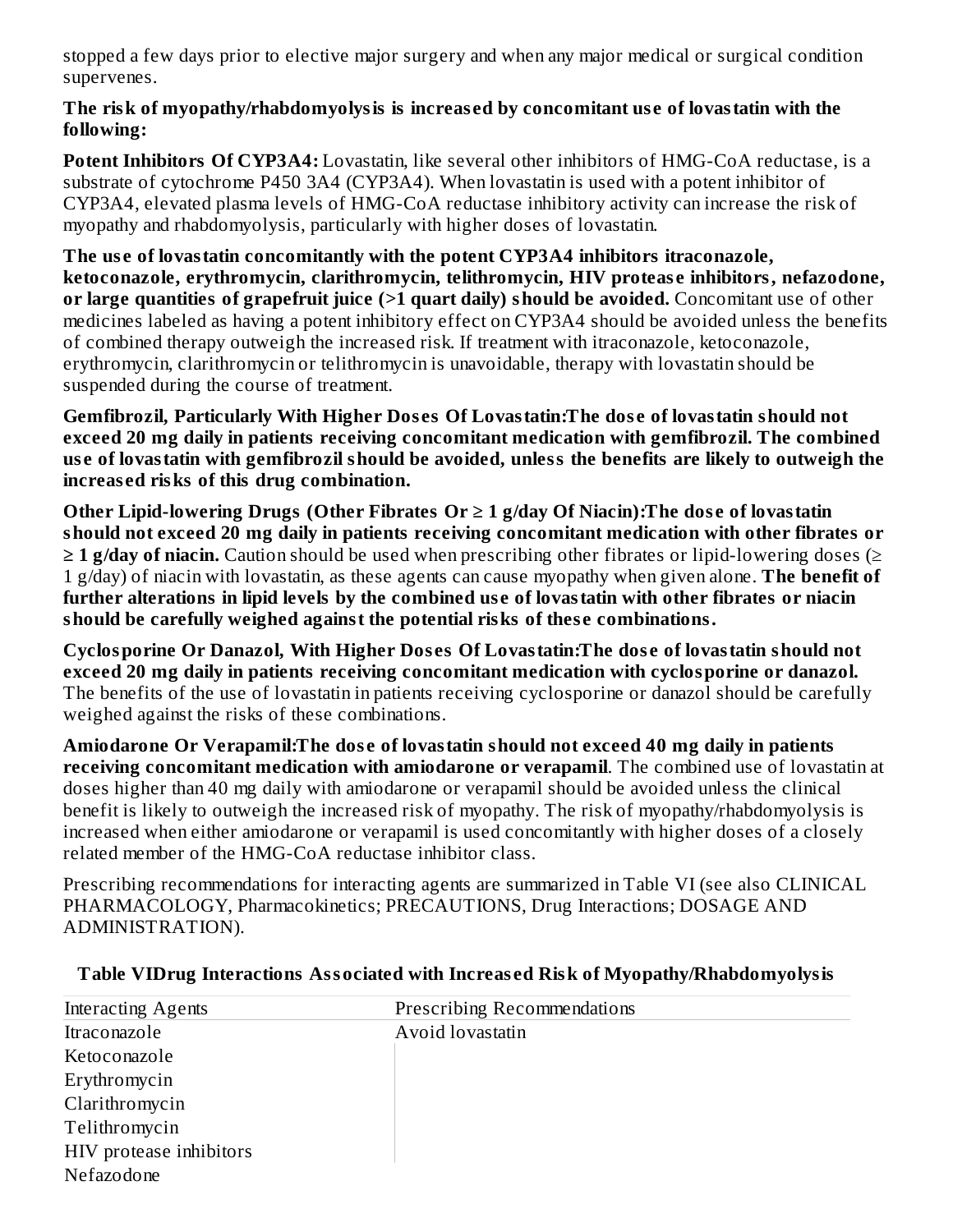| Gemfibrozil                                     | Do not exceed 20 mg lovastatin                              |
|-------------------------------------------------|-------------------------------------------------------------|
| Other fibrates                                  |                                                             |
| Lipid-lowering doses $(\geq 1$ g/day) of niacin |                                                             |
| Cyclosporine                                    |                                                             |
| Danazol                                         |                                                             |
| Amiodarone                                      | Do not exceed 40 mg lovastatin daily                        |
| Verapamil                                       |                                                             |
| Grapefruit juice                                | Avoid large quantities of grapefruit juice (>1 quart daily) |

Liver Dysfunction:**Persistent increas es (to more than 3 times the upper limit of normal) in s erum transaminas es occurred in 1.9% of adult patients who received lovastatin for at least one year in early clinical trials** (see ADVERSE REACTIONS). When the drug was interrupted or discontinued in these patients, the transaminase levels usually fell slowly to pretreatment levels. The increases usually appeared 3 to 12 months after the start of therapy with lovastatin, and were not associated with jaundice or other clinical signs or symptoms. There was no evidence of hypersensitivity. In the EXCEL study (see CLINICAL PHARMACOLOGY, Clinical Studies), the incidence of persistent increases in serum transaminases over 48 weeks was 0.1% for placebo, 0.1% at 20 mg/day, 0.9% at 40 mg/day, and 1.5% at 80 mg/day in patients on lovastatin. However, in post-marketing experience with lovastatin, symptomatic liver disease has been reported rarely at all dosages (see ADVERSE REACTIONS).

In AFCAPS/TexCAPS, the number of participants with consecutive elevations of either alanine aminotransferase (ALT) or aspartate aminotransferase (AST) (> 3 times the upper limit of normal), over a median of 5.1 years of follow-up, was not significantly different between the lovastatin and placebo groups (18 [0.6%] vs. 11 [0.3%]). The starting dose of lovastatin was 20 mg/day; 50% of the lovastatin treated participants were titrated to 40 mg/day at Week 18. Of the 18 participants on lovastatin with consecutive elevations of either ALT or AST, 11 (0.7%) elevations occurred in participants taking 20 mg/day, while 7 (0.4%) elevations occurred in participants titrated to 40 mg/day. Elevated transaminases resulted in discontinuation of 6 (0.2%) participants from therapy in the lovastatin group (n=3,304) and 4  $(0.1\%)$  in the placebo group (n=3,301).

It is recommended that liver function tests be performed prior to initiation of therapy in patients with a history of liver disease, or when otherwise clinically indicated. It is recommended that liver function tests be performed in all patients prior to use of 40 mg or more daily and thereafter when clinically indicated. Patients who develop increased transaminase levels should be monitored with a second liver function evaluation to confirm the finding and be followed thereafter with frequent liver function tests until the abnormality(ies) returns to normal. Should an increase in AST or ALT of three times the upper limit of normal or greater persist, withdrawl of therapy with lovastatin is recommended.

The drug should be used with caution in patients who consume substantial quantities of alcohol and/or have a past history of liver disease. Active liver disease or unexplained transaminase elevations are contraindications to the use of lovastatin.

As with other lipid-lowering agents, moderate (less than three times the upper limit of normal) elevations of serum transaminases have been reported following therapy with lovastatin (see ADVERSE REACTIONS). These changes appeared soon after initiation of therapy with lovastatin, were often transient, were not accompanied by any symptoms and interruption of treatment was not required.

#### **PRECAUTIONS**

## **General**

Lovastatin may elevate creatine phosphokinase and transaminase levels (see WARNINGS and ADVERSE REACTIONS). This should be considered in the differential diagnosis of chest pain in a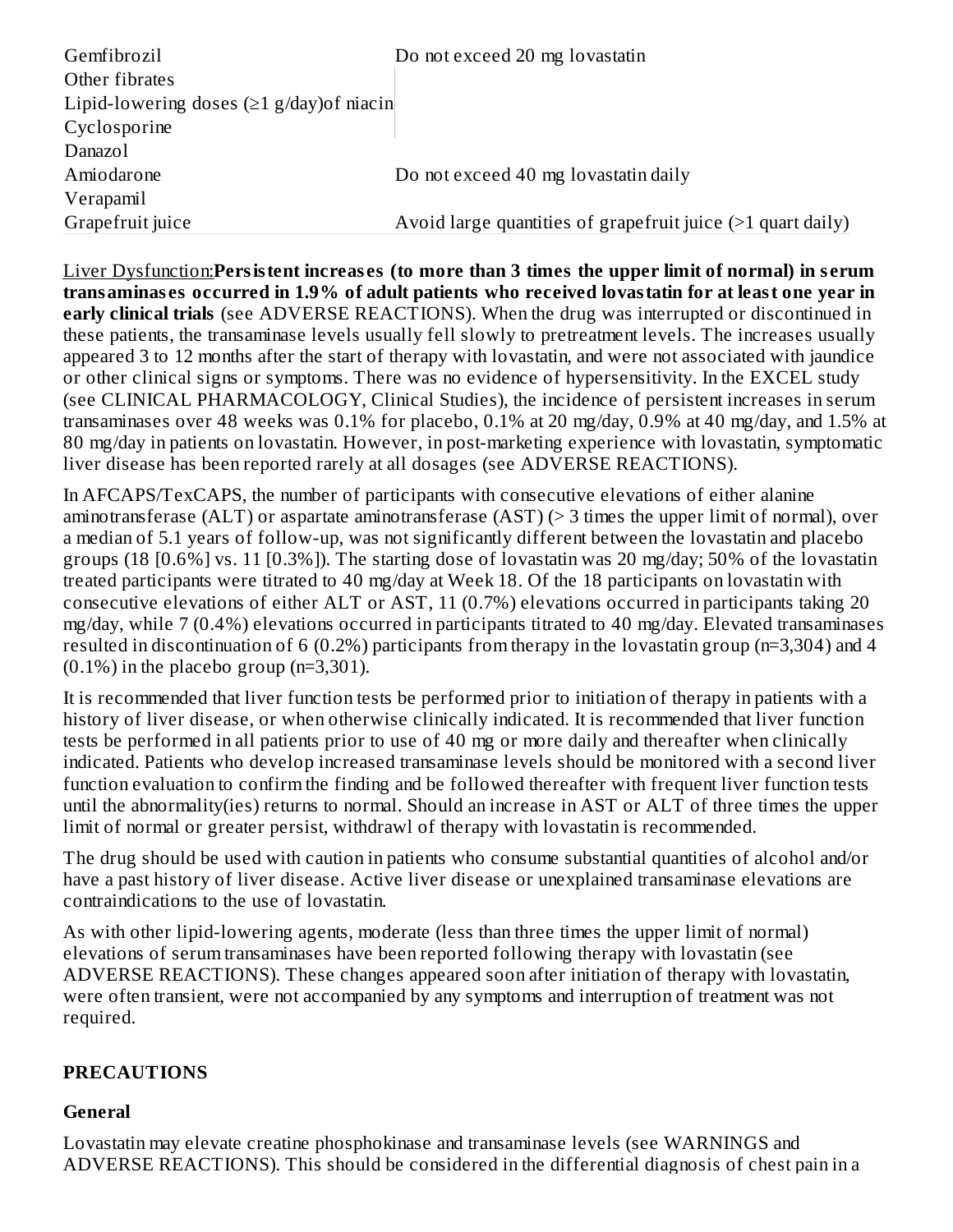patient on therapy with lovastatin.

Homozygous Familial Hypercholesterolemia: Lovastatin is less effective in patients with the rare homozygous familial hypercholesterolemia, possibly because these patients have no functional LDL receptors. Lovastatin appears to be more likely to raise serum transaminases (see ADVERSE REACTIONS) in these homozygous patients.

#### **Information for Patients**

**Patients should be advis ed about substances they should not take concomitantly with lovastatin and be advis ed to report promptly unexplained mus cle pain, tenderness, or weakness (s ee list below and WARNINGS, Myopathy/Rhabdomyolysis). Patients should also be advis ed to inform other physicians pres cribing a new medication that they are taking lovastatin.**

#### **Drug Interactions**

CYP3A4 Interactions

Lovastatin is metabolized by CYP3A4 but has no CYP3A4 inhibitory activity; therefore it is not expected to affect the plasma concentrations of other drugs metabolized by CYP3A4. Potent inhibitors of CYP3A4 (below) increase the risk of myopathy by reducing the elimination of lovastatin.

See WARNINGS, Myopathy/Rhabdomyolysis, and CLINICAL PHARMACOLOGY, Pharmacokinetics.

**Itraconazole**

**Ketoconazole**

**Erythromycin**

**Clarithromycin**

**Telithromycin**

**HIV proteas e inhibitors**

#### **Nefazodone**

## **Large quantities of grapefruit juice (>1 quart daily)**

Interactions With Lipid-lowering Drugs That Can Cause Myopathy When Given Alone

The risk of myopathy is also increased by the following lipid-lowering drugs that are not potent CYP3A4 inhibitors, but which can cause myopathy when given alone.

See WARNINGS, Myopathy/Rhabdomyolysis.

Gemfibrozil

**Other fibrates**

**Niacin (nicotinic acid) (≥ 1 g/day)**

Other Drug Interactions

*Cyclosporine or danazol*: The risk of myopathy/rhabdomyolysis is increased by concomitant administration of cyclosporine or danazol particularly with higher doses of lovastatin (see WARNINGS, Myopathy/Rhabdomyolysis; CLINICAL PHARMACOLOGY, Pharmacokinetics).

*Amiodarone or verapamil:* The risk of myopathy/rhabdomyolysis is increased when either amiodarone or verapamil is used concomitantly with a closely related member of the HMG-CoA reductase inhibitor class (see WARNINGS, Myopathy/Rhabdomyolysis).

*Coumarin anticoagulants:* In a small clinical trial in which lovastatin was administered to warfarin treated patients, no effect on prothrombin time was detected. However, another HMG-CoA reductase inhibitor has been found to produce a less than two-second increase in prothrombin time in healthy volunteers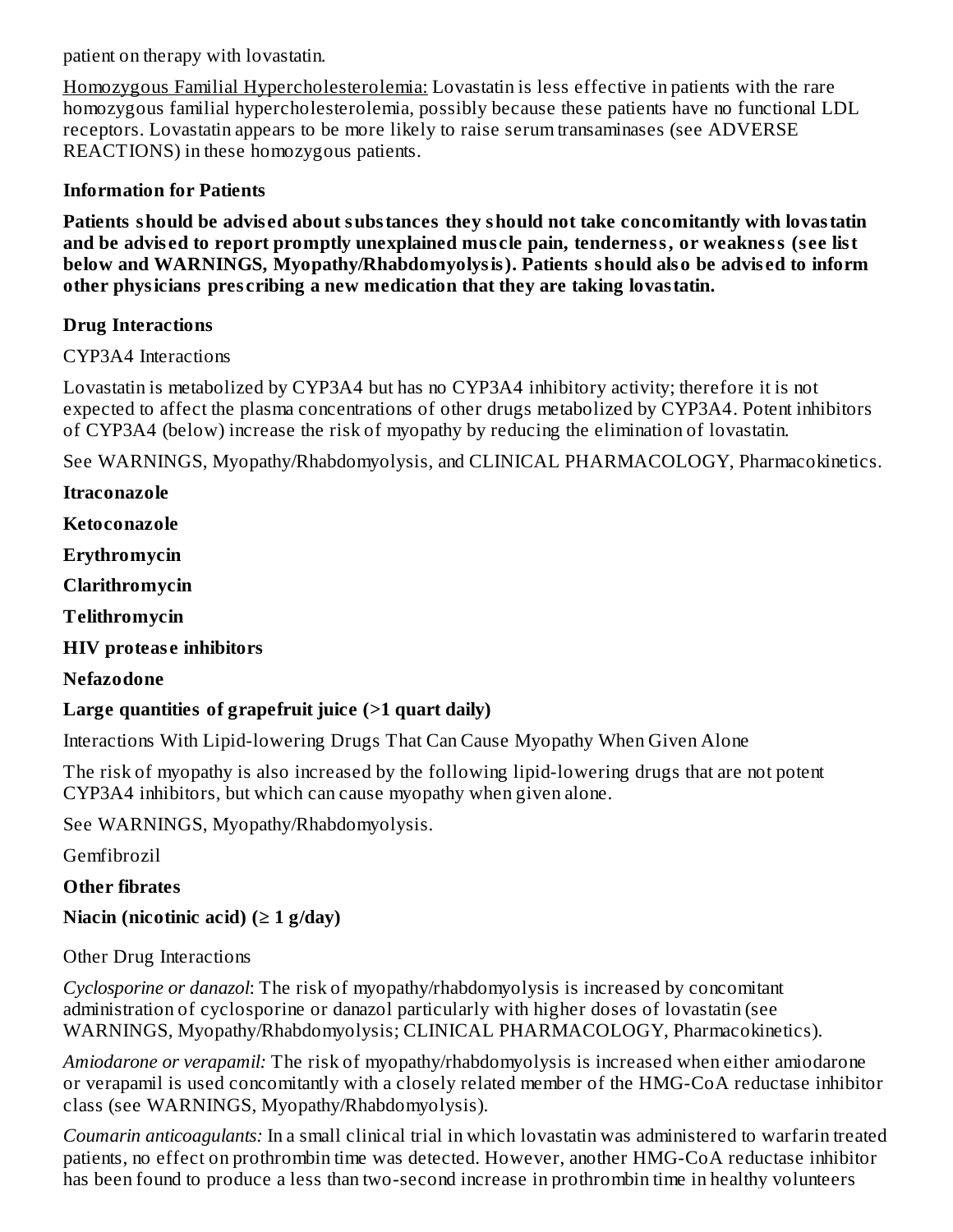has been found to produce a less than two-second increase in prothrombin time in healthy volunteers receiving low doses of warfarin. Also, bleeding and/or increased prothrombin time have been reported in a few patients taking coumarin anticoagulants concomitantly with lovastatin. It is recommended that in patients taking anticoagulants, prothrombin time be determined before starting lovastatin and frequently enough during early therapy to insure that no significant alteration of prothrombin time occurs. Once a stable prothrombin time has been documented, prothrombin times can be monitored at the intervals usually recommended for patients on coumarin anticoagulants. If the dose of lovastatin is changed, the same procedure should be repeated. Lovastatin therapy has not been associated with bleeding or with changes in prothrombin time in patients not taking anticoagulants.

*Propranolol:* In normal volunteers, there was no clinically significant pharmacokinetic or pharmacodynamic interaction with concomitant administration of single doses of lovastatin and propranolol.

*Digoxin:* In patients with hypercholesterolemia, concomitant administration of lovastatin and digoxin resulted in no effect on digoxin plasma concentrations.

*Oral hypoglycemic agents:* In pharmacokinetic studies of lovastatin in hypercholesterolemic noninsulin dependent diabetic patients, there was no drug interaction with glipizide or with chlorpropamide (see CLINICAL PHARMACOLOGY, Clinical Studies).

**Endocrine Function:** HMG-CoA reductase inhibitors interfere with cholesterol synthesis and as such might theoretically blunt adrenal and/or gonadal steroid production. Results of clinical trials with drugs in this class have been inconsistent with regard to drug effects on basal and reserve steroid levels. However, clinical studies have shown that lovastatin does not reduce basal plasma cortisol concentration or impair adrenal reserve, and does not reduce basal plasma testosterone concentration. Another HMG-CoA reductase inhibitor has been shown to reduce the plasma testosterone response to HCG. In the same study, the mean testosterone response to HCG was slightly but not significantly reduced after treatment with lovastatin 40 mg daily for 16 weeks in 21 men. The effects of HMG-CoA reductase inhibitors on male fertility have not been studied in adequate numbers of male patients. The effects, if any, on the pituitary-gonadal axis in pre-menopausal women are unknown. Patients treated with lovastatin who develop clinical evidence of endocrine dysfunction should be evaluated appropriately. Caution should also be exercised if an HMG-CoA reductase inhibitor or other agent used to lower cholesterol levels is administered to patients also receiving other drugs (e.g., ketoconazole, spironolactone, cimetidine) that may decrease the levels or activity of endogenous steroid hormones.

**CNS Toxicity***:* Lovastatin produced optic nerve degeneration (Wallerian degeneration of retinogeniculate fibers) in clinically normal dogs in a dose-dependent fashion starting at 60 mg/kg/day, a dose that produced mean plasma drug levels about 30 times higher than the mean drug level in humans taking the highest recommended dose (as measured by total enzyme inhibitory activity). Vestibulocochlear Wallerian-like degeneration and retinal ganglion cell chromatolysis were also seen in dogs treated for 14 weeks at 180 mg/kg/day, a dose which resulted in a mean plasma drug level  $(C_{\rm max})$  similar to that seen with the 60 mg/kg/day dose.

CNS vascular lesions, characterized by perivascular hemorrhage and edema, mononuclear cell infiltration of perivascular spaces, perivascular fibrin deposits and necrosis of small vessels, were seen in dogs treated with lovastatin at a dose of 180 mg/kg/day, a dose which produced plasma drug levels (C $_{\rm max}$ ) which were about 30 times higher than the mean values in humans taking 80 mg/day.

Similar optic nerve and CNS vascular lesions have been observed with other drugs of this class.

Cataracts were seen in dogs treated for 11 and 28 weeks at 180 mg/kg/day and 1 year at 60 mg/kg/day.

## **Carcinogenesis, Mutagenesis, Impairment of Fertility**

In a 21-month carcinogenic study in mice, there was a statistically significant increase in the incidence of hepatocellular carcinomas and adenomas in both males and females at 500 mg/kg/day. This dose produced a total plasma drug exposure 3 to 4 times that of humans given the highest recommended dose of lovastatin (drug exposure was measured as total HMG-CoA reductase inhibitory activity in extracted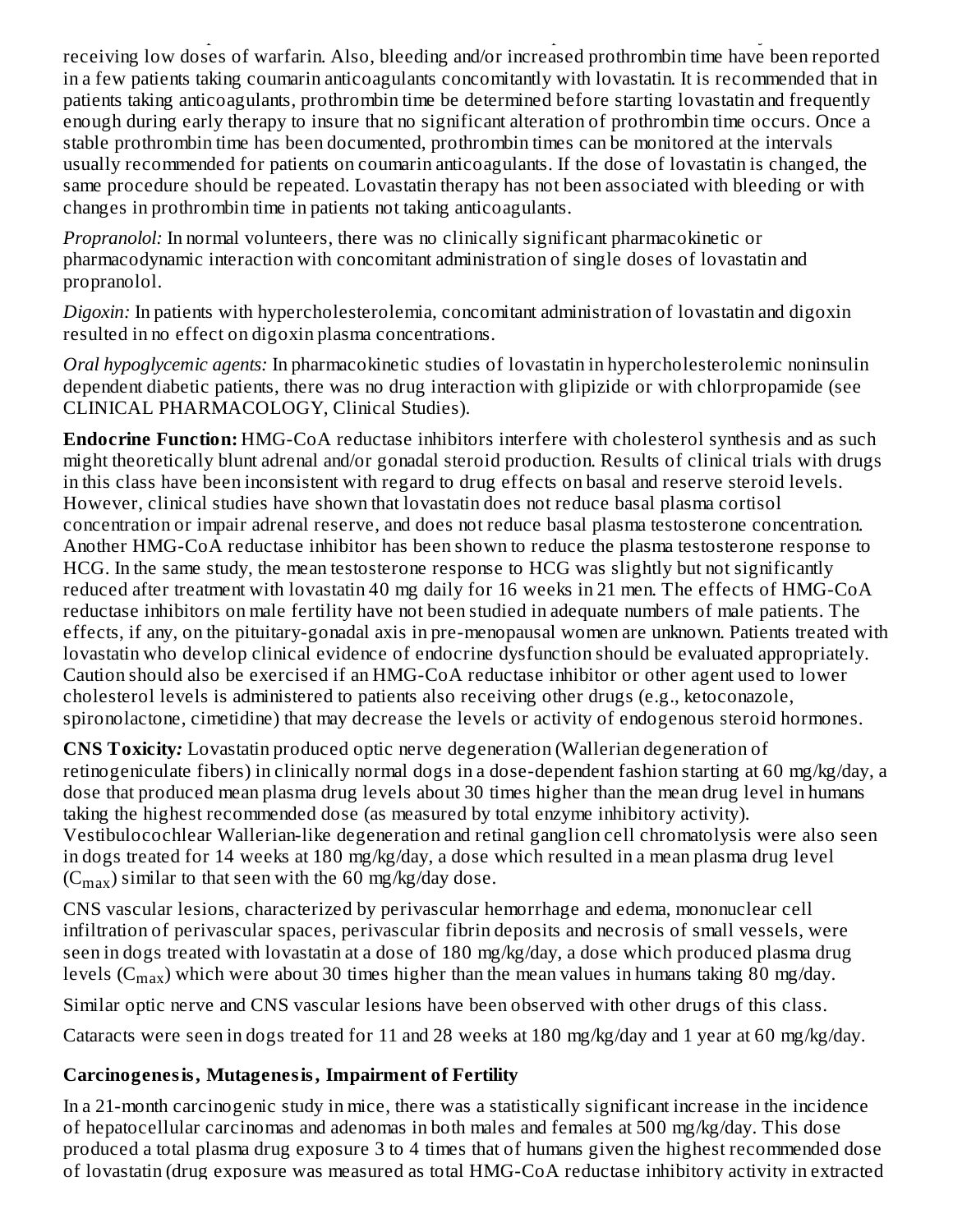plasma). Tumor increases were not seen at 20 and 100 mg/kg/day, doses that produced drug exposures of 0.3 to 2 times that of humans at the 80 mg/day dose. A statistically significant increase in pulmonary adenomas was seen in female mice at approximately 4 times the human drug exposure. (Although mice were given 300 times the human dose [HD] on a mg/kg body weight basis, plasma levels of total inhibitory activity were only 4 times higher in mice than in humans given 80 mg of lovastatin.)

There was an increase in incidence of papilloma in the non-glandular mucosa of the stomach of mice beginning at exposures of 1 to 2 times that of humans. The glandular mucosa was not affected. The human stomach contains only glandular mucosa.

In a 24-month carcinogenicity study in rats, there was a positive dose response relationship for hepatocellular carcinogenicity in males at drug exposures between 2-7 times that of human exposure at 80 mg/day (doses in rats were 5, 30 and 180 mg/kg/day).

An increased incidence of thyroid neoplasms in rats appears to be a response that has been seen with other HMG-CoA reductase inhibitors.

A chemically similar drug in this class was administered to mice for 72 weeks at 25, 100, and 400 mg/kg body weight, which resulted in mean serum drug levels approximately 3, 15, and 33 times higher than the mean human serum drug concentration (as total inhibitory activity) after a 40 mg oral dose. Liver carcinomas were significantly increased in high dose females and mid- and high dose males, with a maximum incidence of 90 percent in males. The incidence of adenomas of the liver was significantly increased in mid- and high dose females. Drug treatment also significantly increased the incidence of lung adenomas in mid- and high dose males and females. Adenomas of the Harderian gland (a gland of the eye of rodents) were significantly higher in high dose mice than in controls.

No evidence of mutagenicity was observed in a microbial mutagen test using mutant strains of *Salmonella typhimurium* with or without rat or mouse liver metabolic activation. In addition, no evidence of damage to genetic material was noted in an *in vitro* alkaline elution assay using rat or mouse hepatocytes, a V-79 mammalian cell forward mutation study, an *in vitro* chromosome aberration study in CHO cells, or an *in vivo* chromosomal aberration assay in mouse bone marrow.

Drug-related testicular atrophy, decreased spermatogenesis, spermatocytic degeneration and giant cell formation were seen in dogs starting at 20 mg/kg/day. Similar findings were seen with another drug in this class. No drug-related effects on fertility were found in studies with lovastatin in rats. However, in studies with a similar drug in this class, there was decreased fertility in male rats treated for 34 weeks at 25 mg/kg body weight, although this effect was not observed in a subsequent fertility study when this same dose was administered for 11 weeks (the entire cycle of spermatogenesis, including epididymal maturation). In rats treated with this same reductase inhibitor at 180 mg/kg/day, seminiferous tubule degeneration (necrosis and loss of spermatogenic epithelium) was observed. No microscopic changes were observed in the testes from rats of either study. The clinical significance of these findings is unclear.

## **Pregnancy**

## Pregnancy Category X: See CONTRAINDICATIONS.

Lovastatin has been shown to produce skeletal malformations in offspring of pregnant mice and rats dosed during gestation at 80 mg/kg/day (affected mouse fetuses/total: 8/307 compared to 4/289 in the control group; affected rat fetuses/total: 6/324 compared to 2/308 in the control group). Female rats dosed before mating through gestation at 80 mg/kg/day also had fetuses with skeletal malformations (affected fetuses/total: 1/152 compared to 0/171 in the control group). The 80 mg/kg/day dose in mice is 7 times the human dose based on body surface area and in rats results in 5 times the human exposure based on AUC. In pregnant rats given doses of 2, 20, or 200 mg/kg/day and treated through lactation, the following effects were observed: neonatal mortality (4.1%, 3.5%, and 46%, respectively, compared to 0.6% in the control group), decreased pup body weights throughout lactation (up to 5%, 8%, and 38%, respectively, below control), supernumerary ribs in dead pups (affected fetuses/total: 0/7, 1/17, and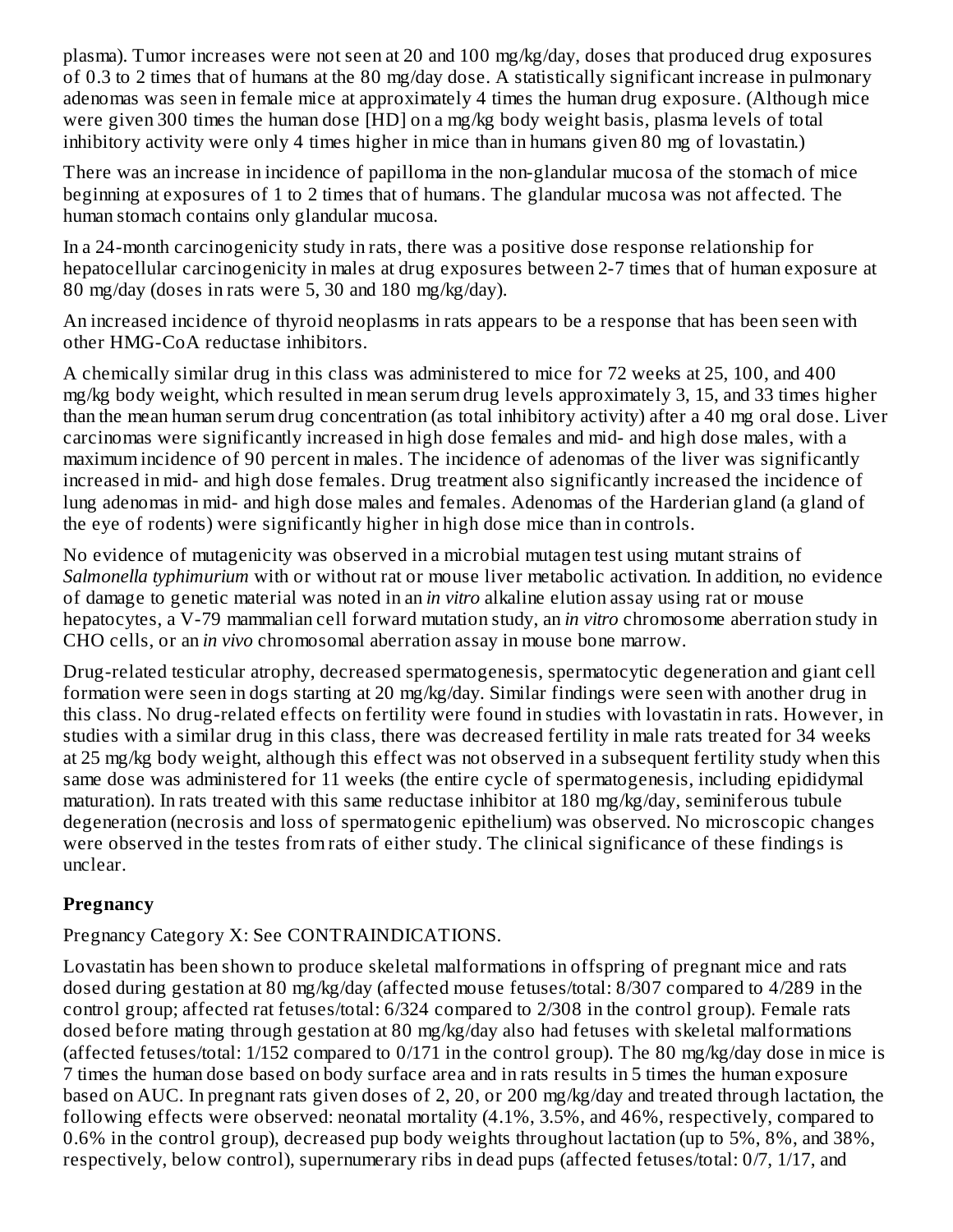11/79, respectively, compared to 0/5 in the control group), delays in ossification in dead pups (affected fetuses/total: 0/7, 0/17, and 1/79, respectively, compared to 0/5 in the control group) and delays in pup development (delays in the appearance of an auditory startle response at 200 mg/kg/day and free-fall righting reflexes at 20 and 200 mg/kg/day).

Direct dosing of neonatal rats by subcutaneous injection with 10 mg/kg/day of the open hydroxyacid form of lovastatin resulted in delayed passive avoidance learning in female rats (mean of 8.3 trials to criterion, compared to 7.3 and 6.4 in untreated and vehicle-treated controls; no effects on retention 1week later) at exposures 4 times the human systemic exposure at 80 mg/day based on AUC. No effect was seen in male rats. No evidence of malformations was observed when pregnant rabbits were given 5 mg/kg/day (doses equivalent to a human dose of 80 mg/day based on body surface area) or a maternally toxic dose of 15 mg/kg/day (3 times the human dose of 80 mg/day based on body surface area).

Rare clinical reports of congenital anomalies following intrauterine exposure to HMG-CoA reductase inhibitors have been received. However, in an analysis $^{\bar{+}}$  of greater than 200 prospectively followed pregnancies exposed during the first trimester to lovastatin or another closely related HMG-CoA reductase inhibitor, the incidence of congenital anomalies was comparable to that seen in the general population. This number of pregnancies was sufficient to exclude a 3-fold or greater increase in congenital anomalies over the background incidence.

Maternal treatment with lovastatin may reduce the fetal levels of mevalonate, which is a precursor of cholesterol biosynthesis. Atherosclerosis is a chronic process, and ordinarily discontinuation of lipidlowering drugs during pregnancy should have little impact on the long-term risk associated with primary hypercholesterolemia. For these reasons, lovastatin should not be used in women who are pregnant, or can become pregnant (see CONTRAINDICATIONS). Lovastatin should be administered to women of child-bearing potential only when such patients are highly unlikely to conceive and have been informed of the potential hazards. Treatment should be immediately discontinued as soon as pregnancy is recognized.

 $\dagger$  Manson, J.M., Freyssinges. C., Ducrocq, M.B., Stephenson, W.P., Postmarketing Surveillance of Lovastatin and Simvastatin Exposure During Pregnancy. *Reproductive Toxicology*. 10(6):439-446. 1996.

# **Nursing Mothers**

It is not known whether lovastatin is excreted in human milk. Because a small amount of another drug in this class is excreted in human breast milk and because of the potential for serious adverse reactions in nursing infants, women taking lovastatin should not nurse their infants (see CONTRAINDICATIONS).

# **Pediatric Us e**

Safety and effectiveness in patients 10-17 years of age with heFH have been evaluated in controlled clinical trials of 48 weeks duration in adolescent boys and controlled clinical trials of 24 weeks duration in girls who were at least 1 year post-menarche. Patients treated with lovastatin had an adverse experience profile generally similar to that of patients treated with placebo. **Dos es greater than 40 mg have not been studied in this population.** In these limited controlled studies, there was no detectable effect on growth or sexual maturation in the adolescent boys or on menstrual cycle length in girls. See CLINICAL PHARMACOLOGY, Clinical Studies in Adolescent Patients; ADVERSE REACTIONS, Adolescent Patients; and DOSAGE AND ADMINISTRATION, Adolescent Patients (10-17 years of age) with Heterozygous Familial Hypercholesterolemia. Adolescent females should be counseled on appropriate contraceptive methods while on lovastatin therapy (see CONTRAINDICATIONS and PRECAUTIONS, Pregnancy). **Lovastatin has not been studied in pre-pubertal patients or patients younger than 10 years of age.**

## **Geriatric Us e**

A pharmacokinetic study with lovastatin showed the mean plasma level of HMG-CoA reductase inhibitory activity to be approximately 45% higher in elderly patients between 70-78 years of age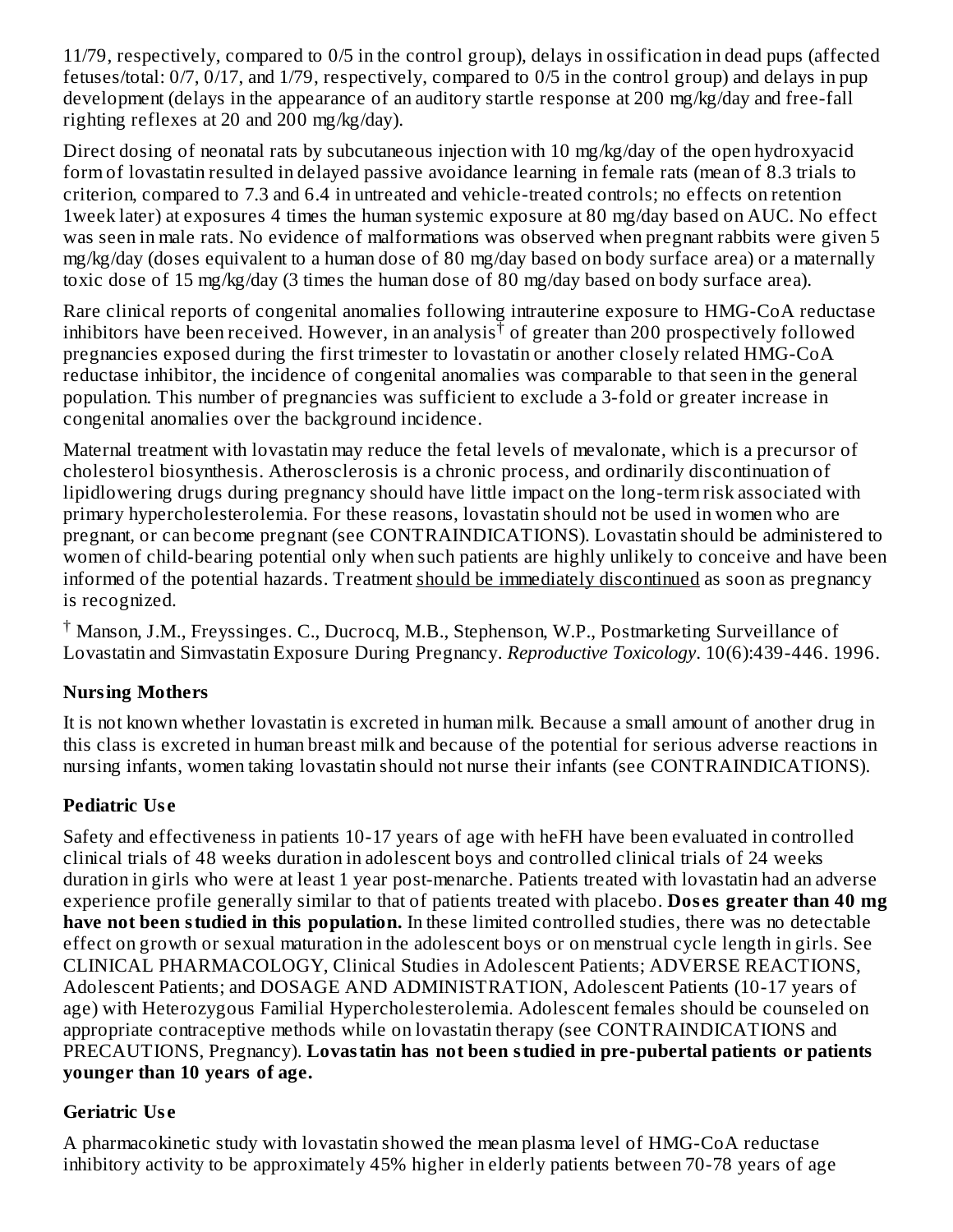compared with patients between 18-30 years of age; however, clinical study experience in the elderly indicates that dosage adjustment based on this age-related pharmacokinetic difference is not needed. In the two large clinical studies conducted with lovastatin (EXCEL and AFCAPS/TexCAPS), 21% (3094/14850) of patients were ≥65 years of age. Lipid-lowering efficacy with lovastatin was at least as great in elderly patients compared with younger patients, and there were no overall differences in safety over the 20 to 80 mg/day dosage range (see CLINICAL PHARMACOLOGY).

#### **ADVERSE REACTIONS**

Lovastatin is generally well tolerated; adverse reactions usually have been mild and transient.

Phase III Clinical Studies: In Phase III controlled clinical studies involving 613 patients treated with lovastatin, the adverse experience profile was similar to that shown below for the 8,245-patient EXCEL study (see Expanded Clinical Evaluation of Lovastatin [EXCEL] Study).

Persistent increases of serum transaminases have been noted (see WARNINGS, Liver Dysfunction). About 11% of patients had elevations of CK levels of at least twice the normal value on one or more occasions. The corresponding values for the control agent cholestyramine was 9 percent. This was attributable to the noncardiac fraction of CK. Large increases in CK have sometimes been reported (see WARNINGS, Myopathy/Rhabdomyolysis).

Expanded Clinical Evaluation Of Lovastatin (EXCEL) Study: Lovastatin was compared to placebo in 8,245 patients with hypercholesterolemia (total-C 240-300 mg/dL [6.2-7.8 mmol/L]) in the randomized, double-blind, parallel, 48-week EXCEL study. Clinical adverse experiences reported as possibly, probably or definitely drug-related in  $\geq 1\%$  in any treatment group are shown in the table below. For no event was the incidence on drug and placebo statistically different.

|                            | Placebo | Lovastatin | Lovastatin                                                       |      | Lovastatin Lovastatin |
|----------------------------|---------|------------|------------------------------------------------------------------|------|-----------------------|
|                            |         |            | 20 mg q.p.m. 40 mg q.p.m. 20 mg b.i.d. 40 mg b.i.d.              |      |                       |
|                            |         |            | $(N = 1663)$ $(N = 1642)$ $(N = 1645)$ $(N = 1646)$ $(N = 1649)$ |      |                       |
|                            | %       | $\%$       | $\%$                                                             | $\%$ | $\%$                  |
| Body As a Whole            |         |            |                                                                  |      |                       |
| Asthenia                   | 1.4     | 1.7        | 1.4                                                              | 1.5  | 1.2                   |
| Gastrointestinal           |         |            |                                                                  |      |                       |
| Abdominal pain             | 1.6     | 2.0        | 2.0                                                              | 2.2  | 2.5                   |
| Constipation               | 1.9     | 2.0        | 3.2                                                              | 3.2  | 3.5                   |
| Diarrhea                   | 2.3     | 2.6        | 2.4                                                              | 2.2  | 2.6                   |
| Dyspepsia                  | 1.9     | 1.3        | 1.3                                                              | 1.0  | 1.6                   |
| Flatulence                 | 4.2     | 3.7        | 4.3                                                              | 3.9  | 4.5                   |
| Nausea                     | 2.5     | 1.9        | 2.5                                                              | 2.2  | 2.2                   |
| Musculoskeletal            |         |            |                                                                  |      |                       |
| Muscle cramps              | 0.5     | 0.6        | 0.8                                                              | 1.1  | 1.0                   |
| Myalgia                    | 1.7     | 2.6        | 1.8                                                              | 2.2  | 3.0                   |
| Nervous System/Psychiatric |         |            |                                                                  |      |                       |
| <b>Dizziness</b>           | 0.7     | 0.7        | 1.2                                                              | 0.5  | 0.5                   |
| Headache                   | 2.7     | 2.6        | 2.8                                                              | 2.1  | 3.2                   |
| Skin                       |         |            |                                                                  |      |                       |
| Rash                       | 0.7     | 0.8        | 1.0                                                              | 1.2  | 1.3                   |
| <b>Special Senses</b>      |         |            |                                                                  |      |                       |
| <b>Blurred</b> vision      | 0.8     | 1.1        | 0.9                                                              | 0.9  | 1.2                   |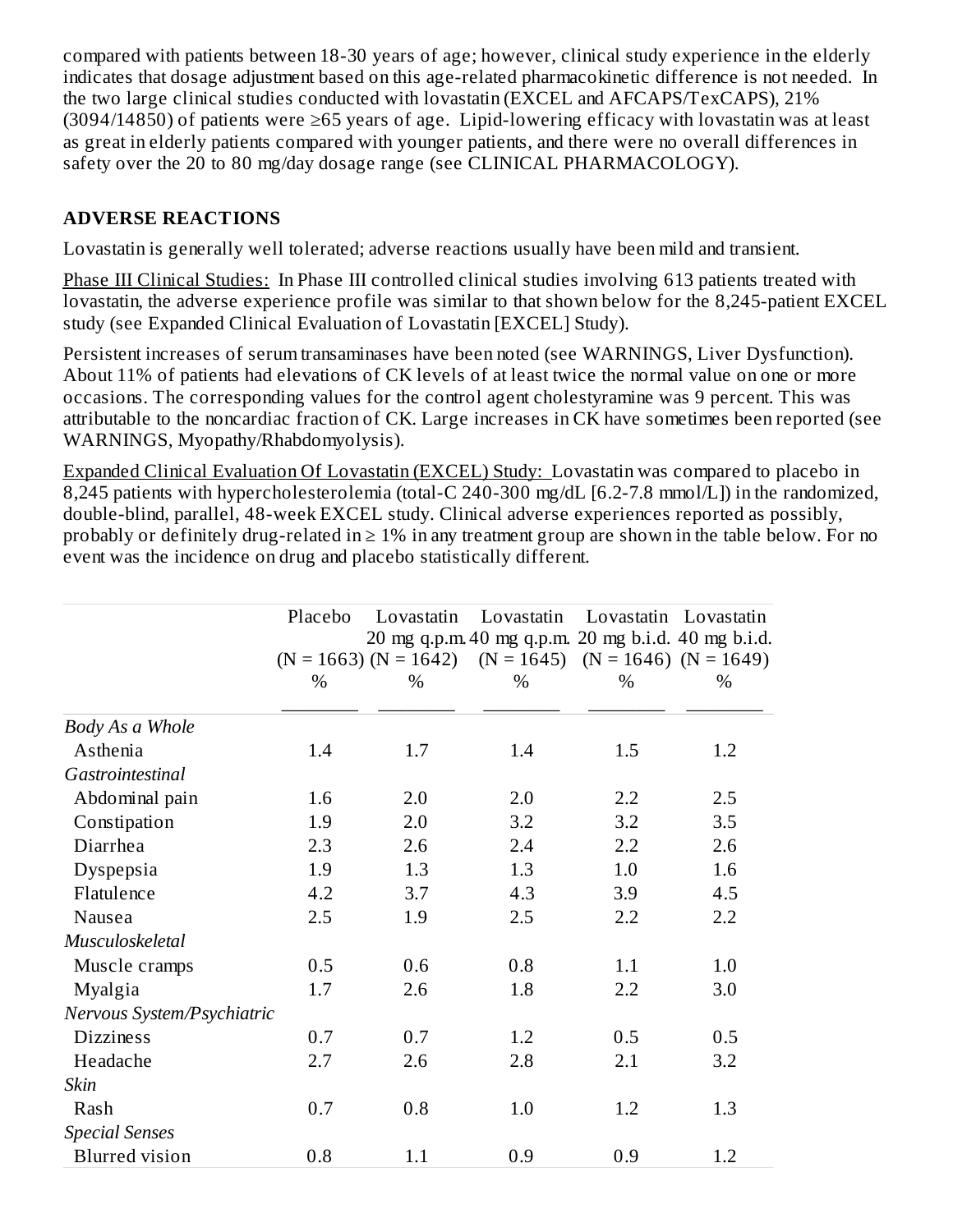Other clinical adverse experiences reported as possibly, probably or definitely drug-related in 0.5 to 1.0 percent of patients in any drug-treated group are listed below. In all these cases the incidence on drug and placebo was not statistically different. *Body as a Whole:* chest pain; *Gastrointestinal:* acid regurgitation, dry mouth, vomiting; *Musculoskeletal:* leg pain, shoulder pain, arthralgia; *Nervous System/Psychiatric*: insomnia, paresthesia; *Skin*: alopecia, pruritus; *Special Senses*: eye irritation.

In the EXCEL study (see CLINICAL PHARMACOLOGY, Clinical Studies), 4.6% of the patients treated up to 48 weeks were discontinued due to clinical or laboratory adverse experiences which were rated by the investigator as possibly, probably or definitely related to therapy with lovastatin. The value for the placebo group was 2.5%.

Air Force/Texas Coronary Atherosclerosis Prevention Study (AFCAPS/TexCAPS): In AFCAPS/TexCAPS (see CLINICAL PHARMACOLOGY, Clinical Studies) involving 6,605 participants treated with 20-40 mg/day of lovastatin (n=3,304) or placebo (n=3,301), the safety and tolerability profile of the group treated with lovastatin was comparable to that of the group treated with placebo during a median of 5.1 years of follow-up. The adverse experiences reported in AFCAPS/TexCAPS were similar to those reported in EXCEL (see ADVERSE REACTIONS, Expanded Clinical Evaluation of Lovastatin (EXCEL) Study).

Concomitant Therapy: In controlled clinical studies in which lovastatin was administered concomitantly with cholestyramine, no adverse reactions peculiar to this concomitant treatment were observed. The adverse reactions that occurred were limited to those reported previously with lovastatin or cholestyramine. Other lipid-lowering agents were not administered concomitantly with lovastatin during controlled clinical studies. Preliminary data suggests that the addition of gemfibrozil to therapy with lovastatin is not associated with greater reduction in LDL-C than that achieved with lovastatin alone. In uncontrolled clinical studies, most of the patients who have developed myopathy were receiving concomitant therapy with cyclosporine, gemfibrozil or niacin (nicotinic acid). The combined use of lovastatin at doses exceeding 20 mg/day with cyclosporine, gemfibrozil, other fibrates or lipidlowering doses ( $\geq 1$ g/day) of niacin should be avoided (see WARNINGS, Myopathy/Rhabdomyolysis).

The following effects have been reported with drugs in this class. Not all the effects listed below have necessarily been associated with lovastatin therapy.

Skeletal: muscle cramps, myalgia, myopathy, rhabdomyolysis, arthralgias.

Neurological: dysfunction of certain cranial nerves (including alteration of taste, impairment of extraocular movement, facial paresis), tremor, dizziness, vertigo, memory loss, paresthesia, peripheral neuropathy, peripheral nerve palsy, psychic disturbances, anxiety, insomnia, depression.

Hypersensitivity Reactions: An apparent hypersensitivity syndrome has been reported rarely which has included one or more of the following features: anaphylaxis, angioedema, lupus erythematous-like syndrome, polymyalgia rheumatica, dermatomyositis, vasculitis, purpura, thrombocytopenia, leukopenia, hemolytic anemia, positive ANA, ESR increase, eosinophilia, arthritis, arthralgia, urticaria, asthenia, photosensitivity, fever, chills, flushing, malaise, dyspnea, toxic epidermal necrolysis, erythema multiforme, including Stevens-Johnson syndrome.

Gastrointestinal: pancreatitis, hepatitis, including chronic active hepatitis, cholestatic jaundice, fatty change in liver; and rarely, cirrhosis, fulminant hepatic necrosis, and hepatoma; anorexia, vomiting.

Skin: alopecia, pruritus. A variety of skin changes (e.g., nodules, discoloration, dryness of skin/mucous membranes, changes to hair/nails) have been reported.

Reproductive: gynecomastia, loss of libido, erectile dysfunction.

Eye: progression of cataracts (lens opacities), ophthalmoplegia.

Laboratory Abnormalities: elevated transaminases, alkaline phosphatase, g-glutamyl transpeptidase, and bilirubin; thyroid function abnormalities.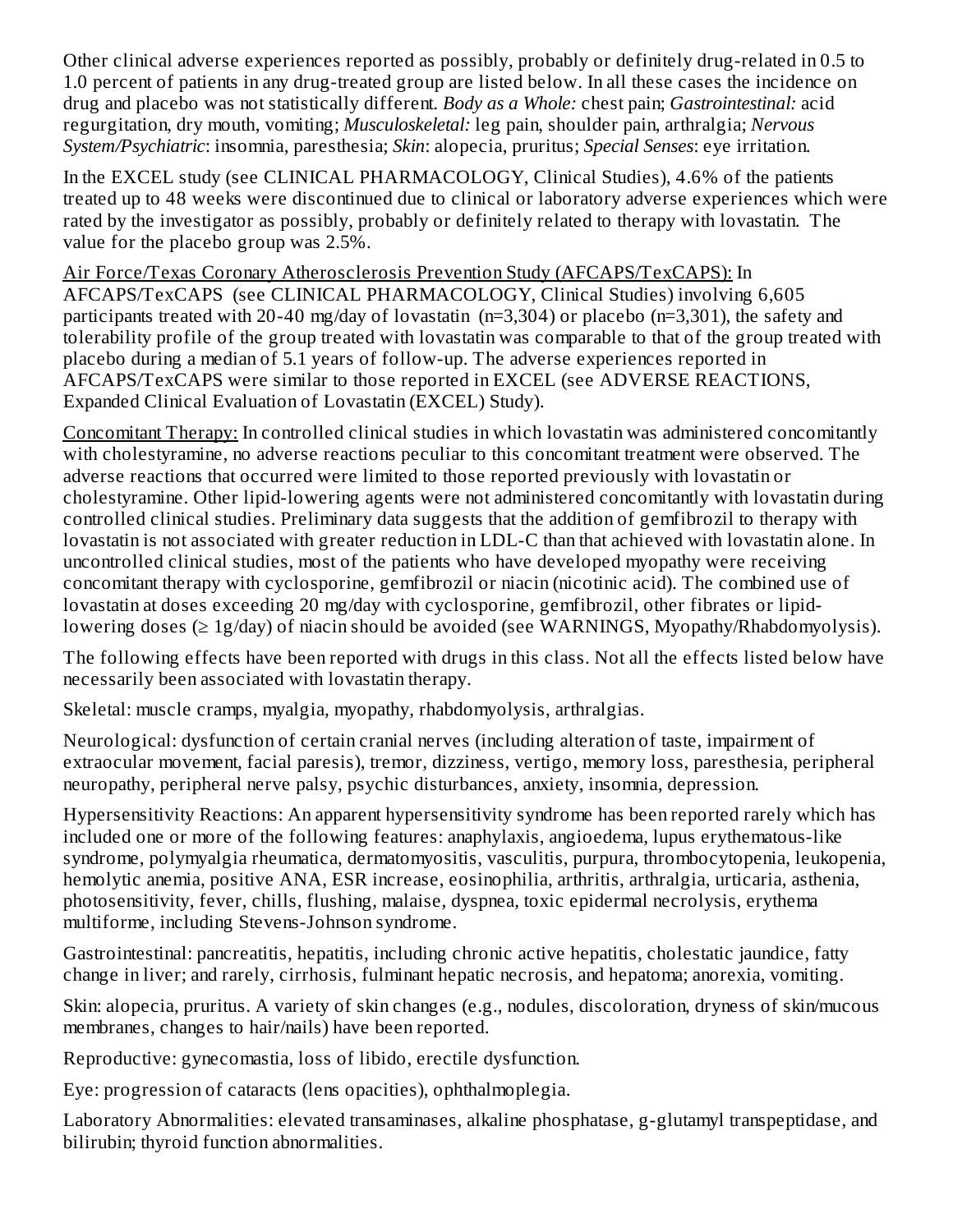## **Adoles cent Patients (Ages 10-17 Years):**

In a 48-week controlled study in adolescent boys with heFH (n=132) and a 24-week controlled study in girls who were at least 1 year post-menarche with he $FH$  ( $n=54$ ), the safety and tolerability profile of the groups treated with lovastatin (10 to 40 mg daily) was generally similar to that of the groups treated with placebo (see CLINICAL PHARMACOLOGY, Clinical Studies in Adolescent Patients and PRECAUTIONS, Pediatric Use).

## **OVERDOSAGE**

After oral administration of lovastatin to mice, the median lethal dose observed was >15 g/m<sup>2</sup>.

Five healthy human volunteers have received up to 200 mg of lovastatin as a single dose without clinically significant adverse experiences. A few cases of accidental overdosage have been reported; no patients had any specific symptoms, and all patients recovered without sequelae. The maximum dose taken was 5-6 g.

Until further experience is obtained, no specific treatment of overdosage with lovastatin can be recommended.

The dialyzability of lovastatin and its metabolites in man is not known at present.

## **DOSAGE AND ADMINISTRATION**

The patient should be placed on a standard cholesterol-lowering diet before receiving lovastatin and should continue on this diet during treatment with lovastatin (see NCEP Treatment Guidelines for details on dietary therapy). Lovastatin should be given with meals.

Adult Patients: The usual recommended starting dose is 20 mg once a day given with the evening meal. The recommended dosing range is 10-80 mg/day in single or two divided doses; the maximum recommended dose is 80 mg/day. Doses should be individualized according to the recommended goal of therapy (see NCEP Guidelines and CLINICAL PHARMACOLOGY). Patients requiring reductions in LDL-C of 20% or more to achieve their goal (see INDICATIONS AND USAGE) should be started on 20 mg/day of lovastatin. A starting dose of 10 mg may be considered for patients requiring smaller reductions. Adjustments should be made at intervals of 4 weeks or more.

Cholesterol levels should be monitored periodically and consideration should be given to reducing the dosage of lovastatin if cholesterol levels fall significantly below the targeted range.

## **Dosage In Patients Taking Cyclosporine Or Danazol:**

In patients taking cyclosporine or danazol concomitantly with lovastatin (see WARNINGS, Myopathy/Rhabdomyolysis), therapy should begin with 10 mg of lovastatin and should not exceed 20 mg/day.

## **Dosage In Patients Taking Amiodarone Or Verapamil:**

In patients taking amiodarone or verapamil concomitantly with lovastatin, the dose should not exceed 40 mg/day (see WARNINGS, Myopathy/Rhabdomyolysis and PRECAUTIONS, Drug Interactions, Other Drug Interactions).

#### **Adoles cent Patients (10-17 Years Of Age) With Heterozygous Familial Hypercholesterolemia:**

The recommended dosing range is 10-40 mg/day; the maximum recommended dose is 40 mg/day. Doses should be individualized according to the recommended goal of therapy (see NCEP Pediatric Panel Guidelines<sup>††</sup>, CLINICAL PHARMACOLOGY, and INDICATIONS AND USAGE). Patients requiring reductions in LDL-C of 20% or more to achieve their goal should be started on 20 mg/day of lovastatin. A starting dose of 10 mg may be considered for patients requiring smaller reductions. Adjustments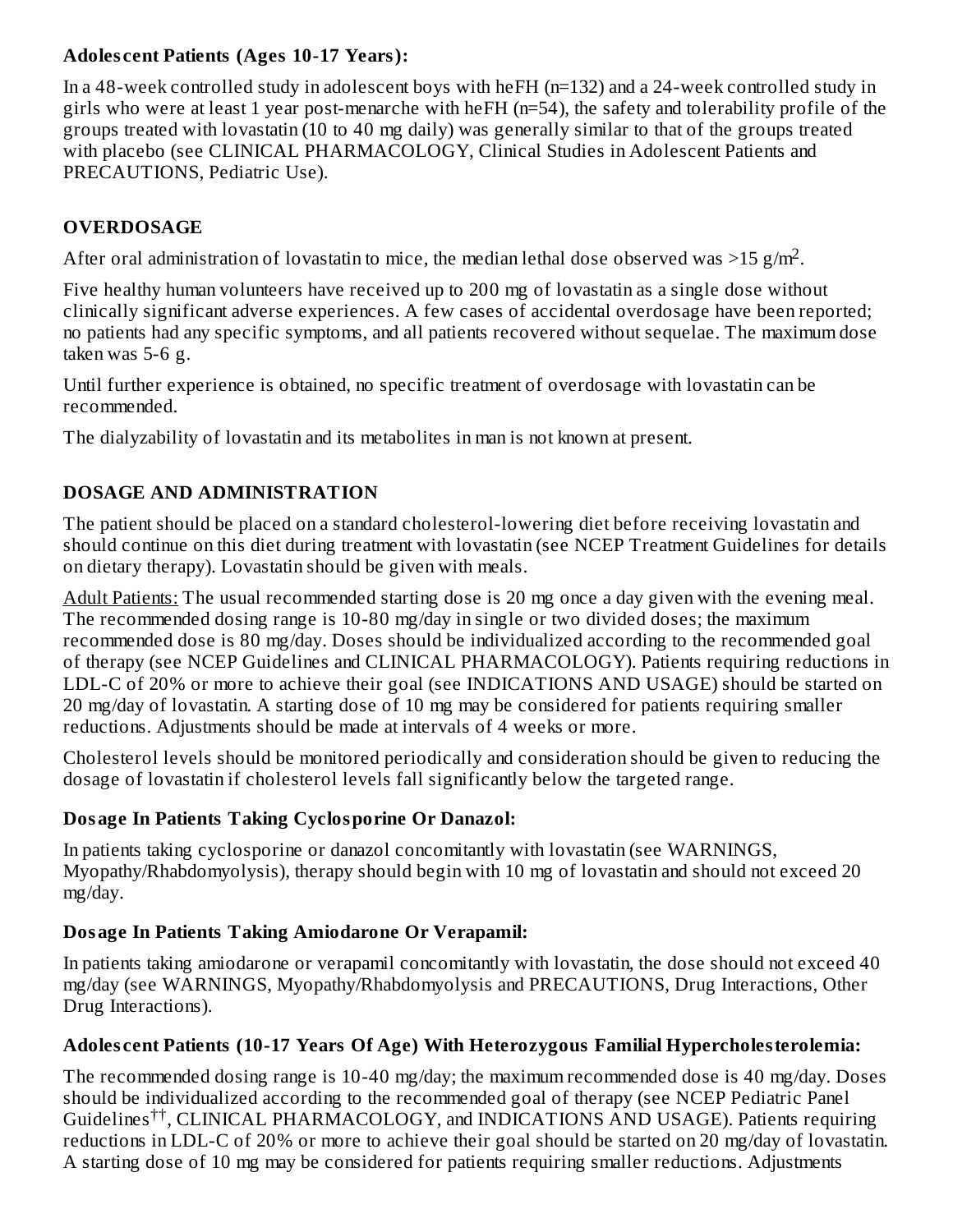should be made at intervals of 4 weeks or more.

#### **Concomitant Lipid-Lowering Therapy:**

Lovastatin is effective alone or when used concomitantly with bile-acid sequestrants. If lovastatin is used in combination with gemfibrozil, other fibrates or lipid-lowering doses ( $\geq 1$ g/day) of niacin, the dose of lovastatin should not exceed 20 mg/day (see WARNINGS, Myopathy/Rhabdomyolysis and PRECAUTIONS, Drug Interactions).

#### **Dosage In Patients With Renal Insufficiency:**

In patients with severe renal insufficiency (creatinine clearance <30 mL/min), dosage increases above 20 mg/day should be carefully considered and, if deemed necessary, implemented cautiously (see CLINICAL PHARMACOLOGY and WARNINGS, Myopathy/Rhabdomyolysis).

<sup>††</sup> National Cholesterol Education Program (NCEP): Highlights of the Report of the Expert Panel on Blood Cholesterol Levels in Children and Adolescents. *Pediatrics.* 89(3):495-501. 1992.

#### **HOW SUPPLIED**

 $\overline{\phantom{a}}$  . The set of the set of the set of the set of the set of the set of the set of the set of the set of the set of the set of the set of the set of the set of the set of the set of the set of the set of the set o

Lovastatin Tablets, USP are available as follows:

10 mg — Each white, round, flat faced beveled edge tablet imprinted with  $\mathbb{R}$  on one side and 633 on the other side contains 10 mg of lovastatin. Tablets are supplied in bottles of 60 (NDC 0228-2633-06), with a child-resistant closure and 500 (NDC 0228-2633-50), without a child-resistant closure.

20 mg — Each pink, round, flat faced beveled edge tablet imprinted with  $R_{\circ}$  on one side and 634 on the other side contains 20 mg of lovastatin. Tablets are supplied in bottles of 60 (NDC 0228-2634-06), with a child-resistant closure and 500 (NDC 0228-2634-50), without a child-resistant closure.

40 mg — Each yellow, round, flat faced beveled edge tablet imprinted with  $\mathbf{R}$  on one side and 635 on the other side contains 40 mg of lovastatin. Tablets are supplied in bottles of 60 (NDC 0228-2635-06), with a child-resistant closure and 500 (NDC 0228-2635-50), without a child-resistant closure.

Dispense in a tight, light-resistant container as defined in the USP.

Store between 5°-25°C (41°-77°F). Protect from light and store in a well-closed, light-resistant container.

Manufactured by:

Actavis Elizabeth LLC

200 Elmora Avenue, Elizabeth, NJ 07207 USA

40-8843

Revised — January 2008

## **Principal Display Panel**

**Lovastatin Tablets, USP 20mg**

**30 Tablets**

**NDC 10544-246-30**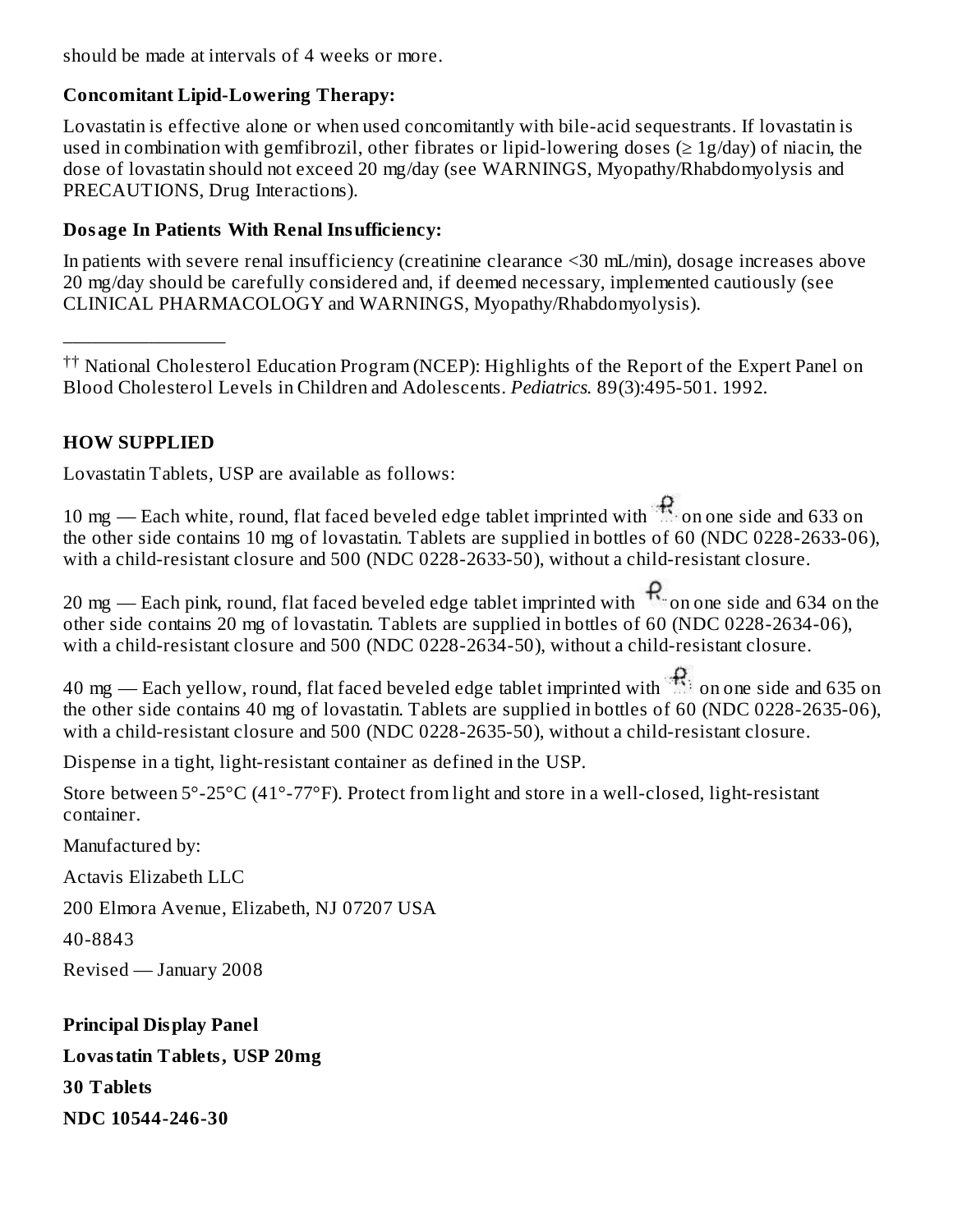| $\omega$<br>肩                                                | CN# 00<br>NDC: 10544-246-30<br>MFG: 0228-2634-50                                                                                                             |                                                     | Lovastalin Tablets, USP 20mg<br>30 Tablets<br>NDC: 10544-246-30<br>MFG: 0228-2634-50<br>Lot # BP00000000<br>Exp.Date: 00/00/0000 | 高昭 |
|--------------------------------------------------------------|--------------------------------------------------------------------------------------------------------------------------------------------------------------|-----------------------------------------------------|----------------------------------------------------------------------------------------------------------------------------------|----|
| Ch<br>$\prod_{4}^{4}$                                        | Lovastatin<br><b>Tablets, USP</b>                                                                                                                            | MHI III<br>Nati<br>≡<br>≣<br>틂                      | Lovastatin Tablets, USP 20mg<br>30 Tablets<br>NDC: 10544-246-30 MFG: 0228-2634-50<br>Lot # BP00000000<br>Exp.Date: 00/00/0000    |    |
| $\frac{1}{\sqrt{2}}$<br>$\equiv$ $\frac{4}{8}$               | 20 <sub>mg</sub><br><b>30 Tablets</b><br>Rx Only<br>Dosage See package insert                                                                                | <br>                 <br>$\overline{m}_Z$<br>ő<br>뭅 | Lovastatin Tablets, USP 20mg<br>30 Tablets<br>NDC: 10544-246-30<br>MFG: 0228-2634-50<br>Lot # BP00000000<br>Exp.Date: 00/00/0000 |    |
| $\begin{array}{c} \mathbf{m} \\ \mathbf{m} \end{array}$<br>œ | Store at controlled room temperature<br>5°-25°C (41°-77°F)<br>Store in a tight, light-resistant container<br>(See USP)<br>Keep out of the reach of children. | ate<br>o                                            | Lovastatin Tablets, USP 20mg<br>30 Tablets<br>NDC: 10544-246-30 MFG: 0228-2634-50<br>of # $BP00000000$ $Fyn$ $Data$ $00000000$   | 吉平 |

the control of the control of the control of

| <b>LOVASTATIN</b>                              |                                                 |                                                              |  |                             |  |                          |          |                              |
|------------------------------------------------|-------------------------------------------------|--------------------------------------------------------------|--|-----------------------------|--|--------------------------|----------|------------------------------|
| lovastatin tablet                              |                                                 |                                                              |  |                             |  |                          |          |                              |
|                                                |                                                 |                                                              |  |                             |  |                          |          |                              |
| <b>Product Information</b>                     |                                                 |                                                              |  |                             |  |                          |          |                              |
| Product Type                                   |                                                 | HUMAN PRESCRIPTION DRUG                                      |  | Item Code (Source)          |  |                          |          | NDC:10544-246(NDC:0228-2634) |
| <b>Route of Administration</b>                 |                                                 | ORAL                                                         |  |                             |  |                          |          |                              |
|                                                |                                                 |                                                              |  |                             |  |                          |          |                              |
|                                                |                                                 |                                                              |  |                             |  |                          |          |                              |
| <b>Active Ingredient/Active Moiety</b>         |                                                 |                                                              |  |                             |  |                          |          |                              |
|                                                |                                                 | <b>Ingredient Name</b>                                       |  |                             |  | <b>Basis of Strength</b> |          | Strength                     |
|                                                |                                                 | LOVASTATIN (UNII: 9LHU78OQFD) (LOVASTATIN - UNII:9LHU78OQFD) |  |                             |  | <b>LOVASTATIN</b>        |          | $20$ mg                      |
|                                                |                                                 |                                                              |  |                             |  |                          |          |                              |
|                                                |                                                 |                                                              |  |                             |  |                          |          |                              |
| <b>Inactive Ingredients</b>                    |                                                 |                                                              |  |                             |  |                          |          |                              |
| <b>Ingredient Name</b>                         |                                                 |                                                              |  |                             |  |                          | Strength |                              |
| LACTOSE MONOHYDRATE (UNII: EWQ57Q8I5X)         |                                                 |                                                              |  |                             |  |                          |          |                              |
| MAGNESIUM STEARATE (UNII: 70097M6I30)          |                                                 |                                                              |  |                             |  |                          |          |                              |
|                                                | CELLULOSE, MICRO CRYSTALLINE (UNII: OP1R32D61U) |                                                              |  |                             |  |                          |          |                              |
| STARCH, PREGELATINIZED CORN (UNII: O8232NY3SJ) |                                                 |                                                              |  |                             |  |                          |          |                              |
| BUTYLATED HYDRO XYANISOLE (UNII: REK4960K2U)   |                                                 |                                                              |  |                             |  |                          |          |                              |
| D&C RED NO. 30 (UNII: 2S42T2808B)              |                                                 |                                                              |  |                             |  |                          |          |                              |
|                                                |                                                 |                                                              |  |                             |  |                          |          |                              |
|                                                |                                                 |                                                              |  |                             |  |                          |          |                              |
| <b>Product Characteristics</b>                 |                                                 |                                                              |  |                             |  |                          |          |                              |
| Color                                          | pink                                            |                                                              |  | <b>Score</b>                |  |                          |          | no score                     |
| <b>Shape</b>                                   | ROUND (flat faced beveled edge)                 |                                                              |  | <b>Size</b>                 |  |                          |          | 8 <sub>mm</sub>              |
| Flavor                                         |                                                 |                                                              |  | <b>Imprint Code</b>         |  |                          |          | 634                          |
| <b>Contains</b>                                |                                                 |                                                              |  |                             |  |                          |          |                              |
|                                                |                                                 |                                                              |  |                             |  |                          |          |                              |
| Packaging                                      |                                                 |                                                              |  |                             |  |                          |          |                              |
| <b>Item Code</b><br>#                          |                                                 | <b>Package Description</b>                                   |  | <b>Marketing Start Date</b> |  |                          |          | <b>Marketing End Date</b>    |
|                                                |                                                 |                                                              |  |                             |  |                          |          |                              |